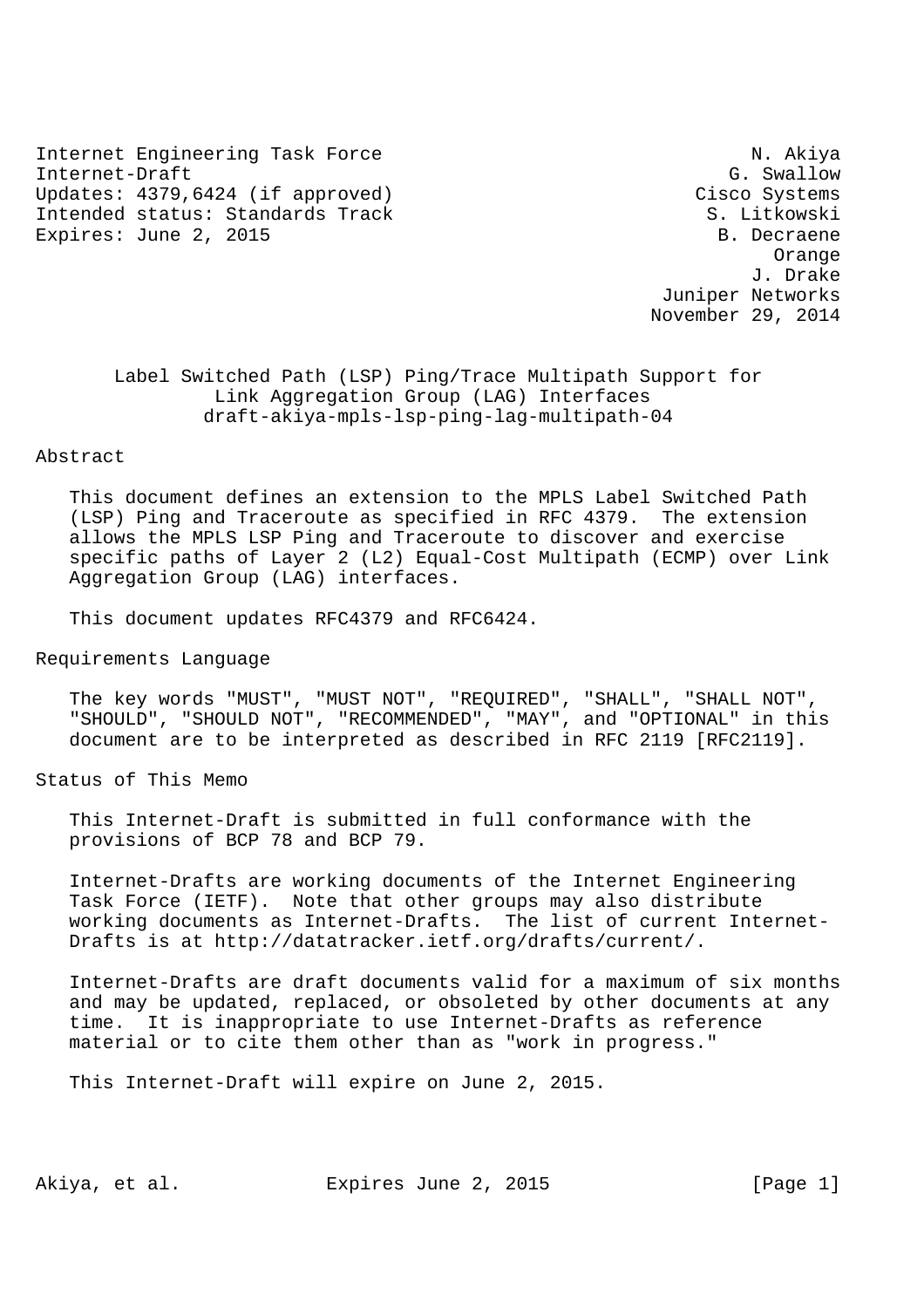# Copyright Notice

 Copyright (c) 2014 IETF Trust and the persons identified as the document authors. All rights reserved.

 This document is subject to BCP 78 and the IETF Trust's Legal Provisions Relating to IETF Documents (http://trustee.ietf.org/license-info) in effect on the date of publication of this document. Please review these documents carefully, as they describe your rights and restrictions with respect to this document. Code Components extracted from this document must include Simplified BSD License text as described in Section 4.e of the Trust Legal Provisions and are provided without warranty as described in the Simplified BSD License.

Table of Contents

| 1.1.<br>2.<br>3. Mechanism to Discover L2 ECMP Multipath<br>Initiator LSR Procedures<br>3.1.<br>3.2. Responder LSR Procedures<br>3.3. Additional Initiator LSR Procedures<br>Mechanism to Validate L2 ECMP Traversal<br>4.<br>4.1.<br>Initiator LSR Procedures<br>4.2. Responder LSR Procedures<br>Additional Initiator LSR Procedures<br>4.3.<br>5.<br>б.<br>$7$ .<br>Detailed Interface and Label Stack TLV<br>8.<br>8.1.<br>8.1.1. Incoming Label Stack Sub-TLV<br>15<br>16<br>8.1.2. Incoming Interface Index Sub-TLV<br>17<br>9.<br>10.1. LAG Interface Info TLV<br>LAG Interface Info Flags<br>10.1.1.<br>10.2. Interface Index Sub-TLV<br>10.2.1.<br>Interface Index Flags<br>10.3. Detailed Interface and Label Stack TLV<br>10.3.1. Sub-TLVs for TLV Type TBD3<br>10.4. | $1$ .                                                                                                                                                                                                                                           | 3              |
|----------------------------------------------------------------------------------------------------------------------------------------------------------------------------------------------------------------------------------------------------------------------------------------------------------------------------------------------------------------------------------------------------------------------------------------------------------------------------------------------------------------------------------------------------------------------------------------------------------------------------------------------------------------------------------------------------------------------------------------------------------------------------------|-------------------------------------------------------------------------------------------------------------------------------------------------------------------------------------------------------------------------------------------------|----------------|
|                                                                                                                                                                                                                                                                                                                                                                                                                                                                                                                                                                                                                                                                                                                                                                                  |                                                                                                                                                                                                                                                 | $\overline{3}$ |
|                                                                                                                                                                                                                                                                                                                                                                                                                                                                                                                                                                                                                                                                                                                                                                                  |                                                                                                                                                                                                                                                 | $\overline{3}$ |
|                                                                                                                                                                                                                                                                                                                                                                                                                                                                                                                                                                                                                                                                                                                                                                                  |                                                                                                                                                                                                                                                 | $\overline{4}$ |
|                                                                                                                                                                                                                                                                                                                                                                                                                                                                                                                                                                                                                                                                                                                                                                                  |                                                                                                                                                                                                                                                 | 5              |
|                                                                                                                                                                                                                                                                                                                                                                                                                                                                                                                                                                                                                                                                                                                                                                                  |                                                                                                                                                                                                                                                 | 5              |
|                                                                                                                                                                                                                                                                                                                                                                                                                                                                                                                                                                                                                                                                                                                                                                                  |                                                                                                                                                                                                                                                 |                |
|                                                                                                                                                                                                                                                                                                                                                                                                                                                                                                                                                                                                                                                                                                                                                                                  |                                                                                                                                                                                                                                                 | $\frac{5}{7}$  |
|                                                                                                                                                                                                                                                                                                                                                                                                                                                                                                                                                                                                                                                                                                                                                                                  |                                                                                                                                                                                                                                                 | 8              |
|                                                                                                                                                                                                                                                                                                                                                                                                                                                                                                                                                                                                                                                                                                                                                                                  |                                                                                                                                                                                                                                                 | 8              |
|                                                                                                                                                                                                                                                                                                                                                                                                                                                                                                                                                                                                                                                                                                                                                                                  |                                                                                                                                                                                                                                                 | $\overline{9}$ |
|                                                                                                                                                                                                                                                                                                                                                                                                                                                                                                                                                                                                                                                                                                                                                                                  |                                                                                                                                                                                                                                                 | 9              |
|                                                                                                                                                                                                                                                                                                                                                                                                                                                                                                                                                                                                                                                                                                                                                                                  |                                                                                                                                                                                                                                                 | 11             |
|                                                                                                                                                                                                                                                                                                                                                                                                                                                                                                                                                                                                                                                                                                                                                                                  |                                                                                                                                                                                                                                                 | 12             |
|                                                                                                                                                                                                                                                                                                                                                                                                                                                                                                                                                                                                                                                                                                                                                                                  |                                                                                                                                                                                                                                                 | 12             |
|                                                                                                                                                                                                                                                                                                                                                                                                                                                                                                                                                                                                                                                                                                                                                                                  |                                                                                                                                                                                                                                                 | 13             |
|                                                                                                                                                                                                                                                                                                                                                                                                                                                                                                                                                                                                                                                                                                                                                                                  |                                                                                                                                                                                                                                                 | 15             |
|                                                                                                                                                                                                                                                                                                                                                                                                                                                                                                                                                                                                                                                                                                                                                                                  |                                                                                                                                                                                                                                                 |                |
|                                                                                                                                                                                                                                                                                                                                                                                                                                                                                                                                                                                                                                                                                                                                                                                  |                                                                                                                                                                                                                                                 |                |
|                                                                                                                                                                                                                                                                                                                                                                                                                                                                                                                                                                                                                                                                                                                                                                                  |                                                                                                                                                                                                                                                 |                |
|                                                                                                                                                                                                                                                                                                                                                                                                                                                                                                                                                                                                                                                                                                                                                                                  |                                                                                                                                                                                                                                                 |                |
|                                                                                                                                                                                                                                                                                                                                                                                                                                                                                                                                                                                                                                                                                                                                                                                  |                                                                                                                                                                                                                                                 | 17             |
|                                                                                                                                                                                                                                                                                                                                                                                                                                                                                                                                                                                                                                                                                                                                                                                  |                                                                                                                                                                                                                                                 | 17             |
|                                                                                                                                                                                                                                                                                                                                                                                                                                                                                                                                                                                                                                                                                                                                                                                  |                                                                                                                                                                                                                                                 | 18             |
|                                                                                                                                                                                                                                                                                                                                                                                                                                                                                                                                                                                                                                                                                                                                                                                  |                                                                                                                                                                                                                                                 | 18             |
|                                                                                                                                                                                                                                                                                                                                                                                                                                                                                                                                                                                                                                                                                                                                                                                  |                                                                                                                                                                                                                                                 | 18             |
|                                                                                                                                                                                                                                                                                                                                                                                                                                                                                                                                                                                                                                                                                                                                                                                  |                                                                                                                                                                                                                                                 | 19             |
|                                                                                                                                                                                                                                                                                                                                                                                                                                                                                                                                                                                                                                                                                                                                                                                  |                                                                                                                                                                                                                                                 | 19             |
|                                                                                                                                                                                                                                                                                                                                                                                                                                                                                                                                                                                                                                                                                                                                                                                  |                                                                                                                                                                                                                                                 | 19             |
|                                                                                                                                                                                                                                                                                                                                                                                                                                                                                                                                                                                                                                                                                                                                                                                  |                                                                                                                                                                                                                                                 | 20             |
|                                                                                                                                                                                                                                                                                                                                                                                                                                                                                                                                                                                                                                                                                                                                                                                  | 12. References<br>and a construction of the construction of the construction of the construction of the construction of the construction of the construction of the construction of the construction of the construction of the construction of | 20             |
| 12.1. Normative References                                                                                                                                                                                                                                                                                                                                                                                                                                                                                                                                                                                                                                                                                                                                                       |                                                                                                                                                                                                                                                 | 20             |

Akiya, et al. Expires June 2, 2015 [Page 2]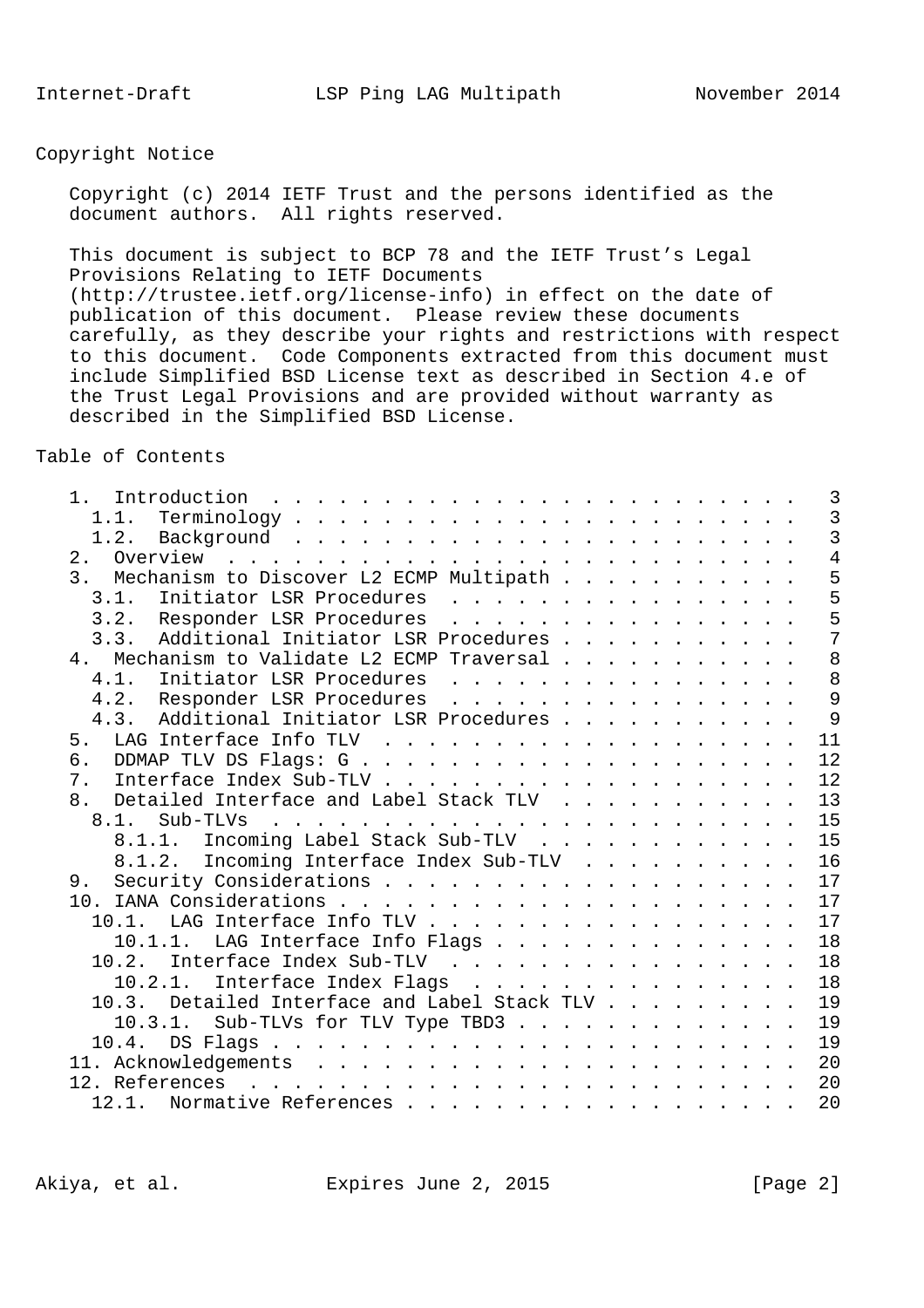| 12.2. Informative References 20          |  |  |  |  |  |  |  |  |  |  |  |  |  |
|------------------------------------------|--|--|--|--|--|--|--|--|--|--|--|--|--|
| Appendix A. LAG with L2 Switch Issues 21 |  |  |  |  |  |  |  |  |  |  |  |  |  |
| A.1. Equal Numbers of LAG Members 21     |  |  |  |  |  |  |  |  |  |  |  |  |  |
| A.2. Deviating Numbers of LAG Members 21 |  |  |  |  |  |  |  |  |  |  |  |  |  |
|                                          |  |  |  |  |  |  |  |  |  |  |  |  |  |
|                                          |  |  |  |  |  |  |  |  |  |  |  |  |  |
|                                          |  |  |  |  |  |  |  |  |  |  |  |  |  |

- 1. Introduction
- 1.1. Terminology

The following acronyms/terminologies are used in this document:

- o MPLS Multiprotocol Label Switching.
- o LSP Label Switched Path.
- o LSR Label Switching Router.
- o ECMP Equal-Cost Multipath.
- o LAG Link Aggregation Group.
- o Initiator LSR LSR which sends MPLS echo request.
- o Responder LSR LSR which receives MPLS echo request and sends MPLS echo reply.
- 1.2. Background

 The MPLS Label Switched Path (LSP) Ping and Traceroute as specified in [RFC4379] are powerful tools designed to diagnose all available layer 3 (L3) paths of LSPs, i.e. provides diagnostic coverage of L3 Equal-Cost Multipath (ECMP). In many MPLS networks, Link Aggregation Group (LAG) as defined in [IEEE802.1AX], which provide Layer 2 (L2) ECMP, are often used for various reasons. MPLS LSP Ping and Traceroute tools were not designed to discover and exercise specific paths of L2 ECMP. Result raises a limitation for following scenario when LSP X traverses over LAG Y:

- o Label switching of LSP X over one or more member links of LAG Y is succeeding.
- o Label switching of LSP X over one or more member links of LAG Y is failing.

Akiya, et al. Expires June 2, 2015 [Page 3]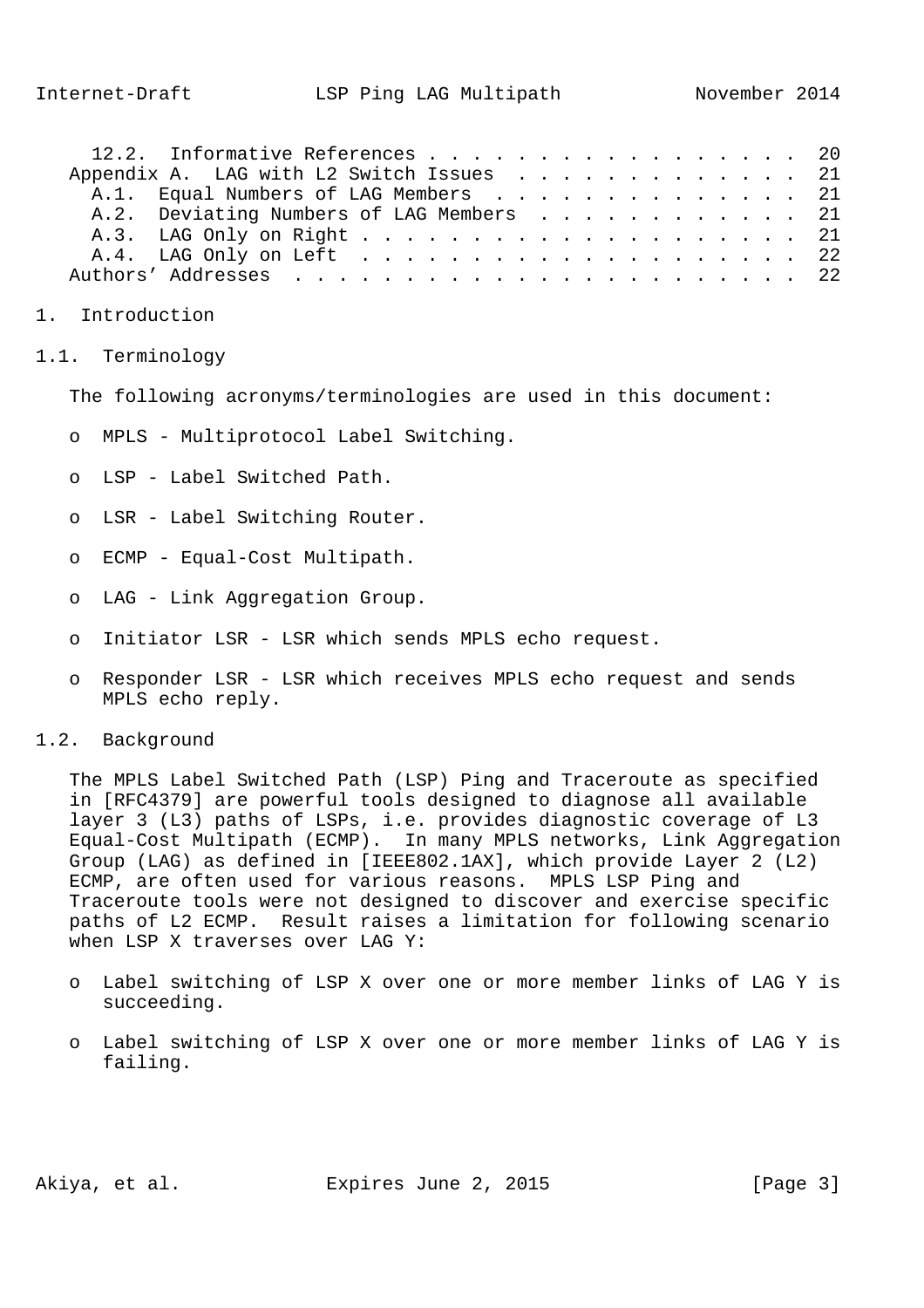o MPLS echo request for LSP X over LAG Y is load balanced over a member link which is label switching successfully.

 With above scenario, MPLS LSP Ping and Traceroute will not be able to detect the MPLS switching failure of problematic member link(s) of the LAG. In other words, lack of L2 ECMP discovery and exercise capability can produce an outcome where MPLS LSP Ping and Traceroute can be blind to label switching failures over LAG interface that are impacting MPLS traffic. It is, thus, desirable to extend the MPLS LSP Ping and Traceroute to have deterministic diagnostic coverage of LAG interfaces.

 Creation of this document was motivated by issues encountered in live networks.

### 2. Overview

 This document defines an extension to the MPLS LSP Ping and Traceroute to describe Multipath Information for LAG member links separately, thus allowing MPLS LSP Ping and Traceroute to discover and exercise specific paths of L2 ECMP over LAG interfaces. Reader is expected to be familiar with mechanics of the MPLS LSP Ping and Traceroute described in Section 3.3 of [RFC4379] and Downstream Detailed Mapping TLV (DDMAP) described in Section 3.3 of [RFC6424].

 MPLS echo request carries a DDMAP and an optional TLV to indicate that separate load balancing information for each L2 nexthop over LAG is desired in MPLS echo reply. Responder LSR places the same optional TLV in the MPLS echo reply to provide acknowledgement back to the initiator. It also adds, for each downstream LAG member, a load balance information (i.e. multipath information and interface index). The following figure and the texts provides an example using an LDP network. However the problem and the mechanism is applicable to all types of LSPs which can traverse over LAG interfaces.

 <----- LDP Network -----> +-------+ | | A-------B=======C-------E | | +-------D-------+

 ---- Non-LAG ==== LAG comprising of two member links

Figure 1: Example LDP Network

Akiya, et al. Expires June 2, 2015 [Page 4]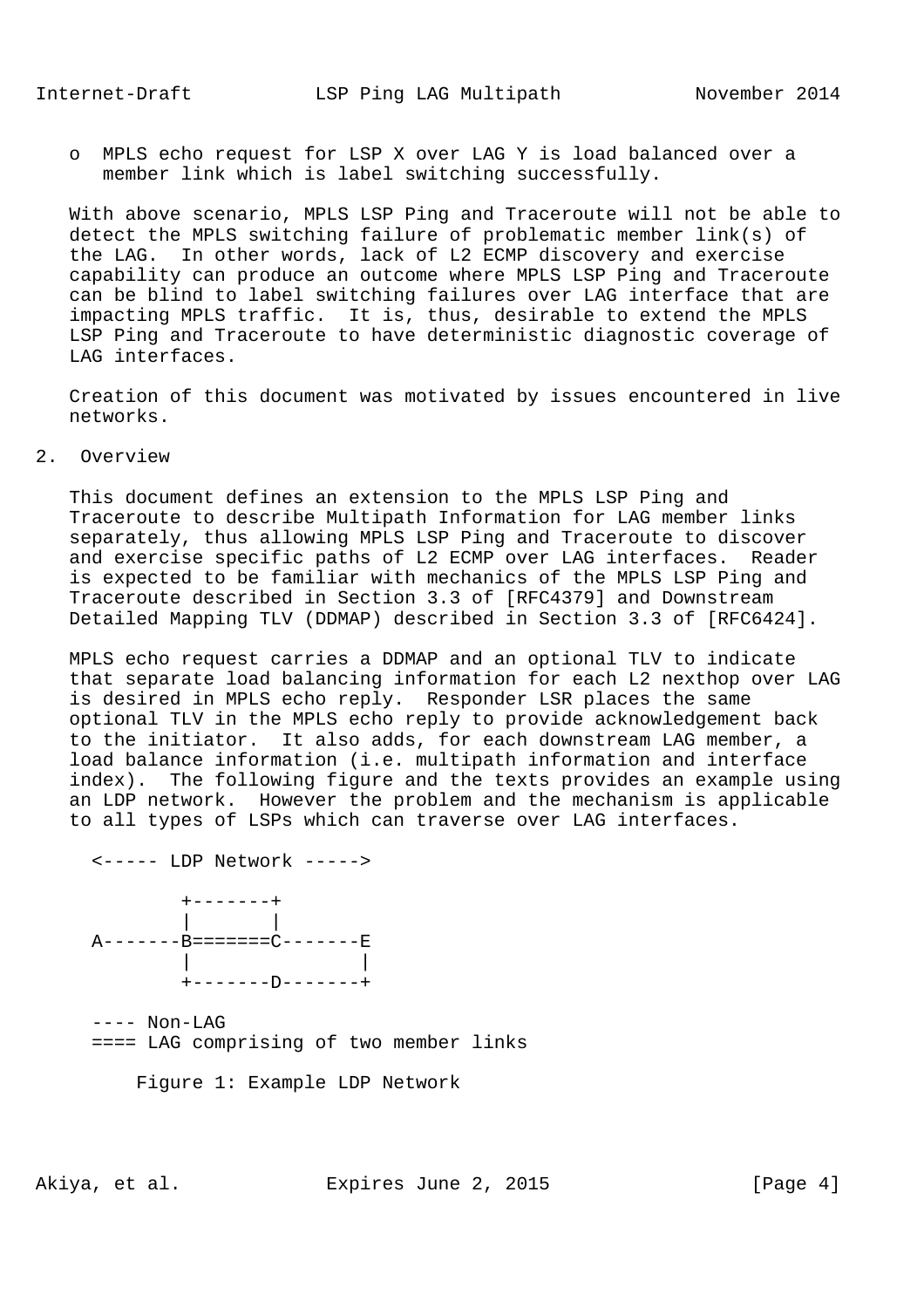When node A is initiating LSP Traceroute to node E, node B will return to node A load balance information for following entries.

- 1. Downstream C over Non-LAG (upper path).
- 2. First Downstream C over LAG (middle path).
- 3. Second Downstream C over LAG (middle path).
- 4. Downstream D over Non-LAG (lower path).

This document defines:

- o In Section 3, a mechanism to discover L2 ECMP multipath information;
- o In Section 4, a mechanism to validate L2 ECMP traversal in some LAG provisioning models;
- o In Section 5, the LAG Interface Info TLV;
- o In Section 6, the LAG Description Indicator flag;
- o In Section 7, the Interface Index Sub-TLV;
- o In Section 8, the Detailed Interface and Label Stack TLV;
- o In Appendix A, issues with LAG having an L2 Switch.

 Note that the mechanism described in this document does not impose any changes to scenarios where an LSP is pinned down to a particular LAG member (i.e. the LAG is not treated as one logical interface by the LSP).

- 3. Mechanism to Discover L2 ECMP Multipath
- 3.1. Initiator LSR Procedures

 The MPLS echo request carries a DDMAP and the LAG Interface Info TLV (described in Section 5) to indicate that separate load balancing information for each L2 nexthop over LAG is desired in MPLS echo reply.

3.2. Responder LSR Procedures

 Responder LSRs that understand the LAG Interface Info TLV but are unable to describe outgoing LAG member links separately are to use the following procedures:

Akiya, et al. Expires June 2, 2015 [Page 5]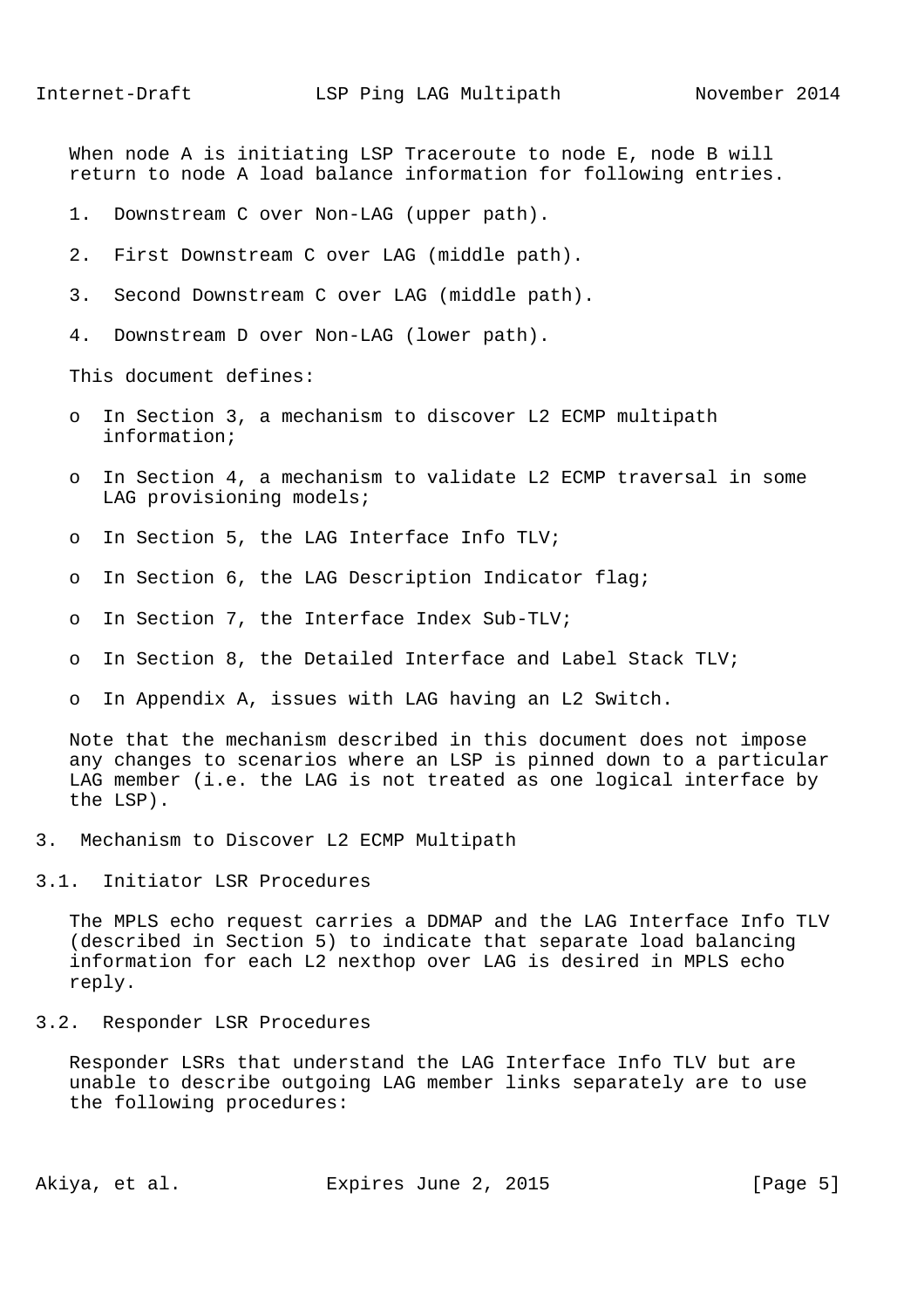- o The responder LSR MUST add the LAG Interface Info TLV in the MPLS echo reply. This will allow the initiator LSR to understand that the responder LSR understood the LAG Interface Info TLV.
- o The responder LSR MUST clear the Downstream LAG Info Accommodation flag in the LAG Interface Info Flags field of the LAG Interface Info TLV. This will allow the initiator LSR to understand that the responder LSR understood the LAG Interface Info TLV but cannot describe outgoing LAG member links separately in the DDMAP.

 The responder LSRs that understands the LAG Interface Info TLV and are able to describe outgoing LAG member links separately are to use the follow procedures, regardless of whether or not outgoing interfaces include LAG interfaces:

- o The responder LSR MUST add the LAG Interface Info TLV in the MPLS echo reply.
- o The responder LSR MUST set the Downstream LAG Info Accommodation flag in the LAG Interface Info Flags field of the LAG Interface Info TLV.
- o For each downstream that is a LAG interface:
	- \* The responder LSR MUST add DDMAP in the MPLS echo reply.
	- The responder LSR MUST set the LAG Description Indicator flag in the DS Flags field (described in Section 6) of the DDMAP.
	- \* In the DDMAP, Interface Index Sub-TLV and Multipath Data Sub- TLV are to describe each LAG member link. All other fields of the DDMAP are to describe the LAG interface.
	- For each LAG member link of this LAG interface:
		- + The responder LSR MUST add an Interface Index Sub-TLV (described in Section 7) with the LAG Member Link Indicator flag set in the Interface Index Flags field, describing this LAG member link.
		- + The responder LSR MUST add an Multipath Data Sub-TLV for this LAG member link, if received DDMAP requested multipath information.

 Based on the procedures described above, every LAG member link will have the Interface Index Sub-TLV and the Multipath Data Sub-TLV entries in the DDMAP. When both the Interface Index Sub-TLV and the Multipath Data Sub-TLV are placed in the DDMAP to describe a LAG

Akiya, et al. Expires June 2, 2015 [Page 6]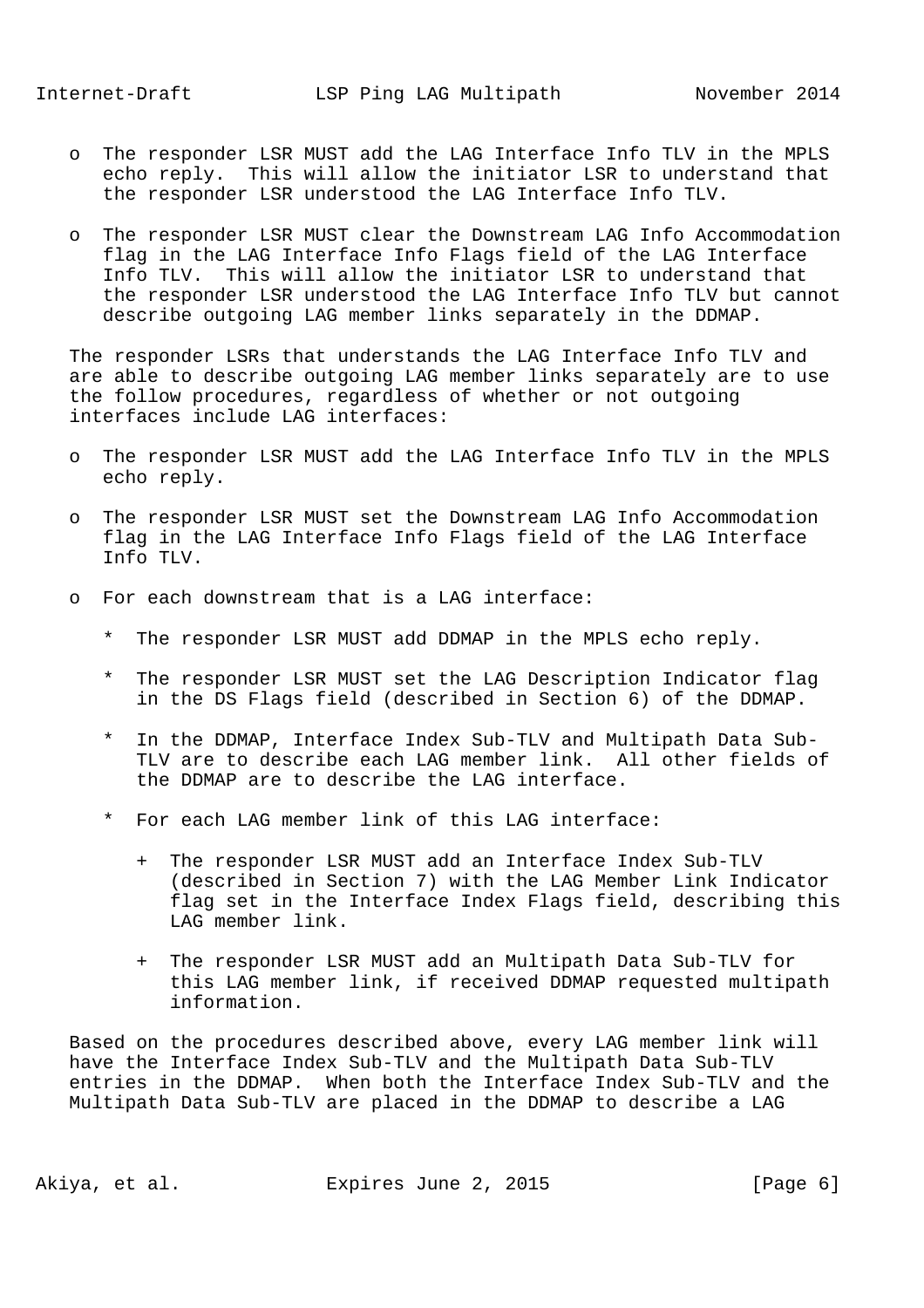Internet-Draft LSP Ping LAG Multipath November 2014

 member link, Interface Index Sub-TLV MUST be added first with Multipath Data Sub-TLV immediately following.

 For example, a responder LSR possessing a LAG interface with two member links would send the following DDMAP for this LAG interface:

 $0$  1 2 3 0 1 2 3 4 5 6 7 8 9 0 1 2 3 4 5 6 7 8 9 0 1 2 3 4 5 6 7 8 9 0 1 +-+-+-+-+-+-+-+-+-+-+-+-+-+-+-+-+-+-+-+-+-+-+-+-+-+-+-+-+-+-+-+-+  $\Box$  DDMAP fields describing LAG interface with DS Flags G set | +-+-+-+-+-+-+-+-+-+-+-+-+-+-+-+-+-+-+-+-+-+-+-+-+-+-+-+-+-+-+-+-+ | Interface Index Sub-TLV of LAG member link #1 | +-+-+-+-+-+-+-+-+-+-+-+-+-+-+-+-+-+-+-+-+-+-+-+-+-+-+-+-+-+-+-+-+ | Multipath Data Sub-TLV LAG member link #1 | +-+-+-+-+-+-+-+-+-+-+-+-+-+-+-+-+-+-+-+-+-+-+-+-+-+-+-+-+-+-+-+-+ | Interface Index Sub-TLV of LAG member link #2 | +-+-+-+-+-+-+-+-+-+-+-+-+-+-+-+-+-+-+-+-+-+-+-+-+-+-+-+-+-+-+-+-+ | Multipath Data Sub-TLV LAG member link #2 | +-+-+-+-+-+-+-+-+-+-+-+-+-+-+-+-+-+-+-+-+-+-+-+-+-+-+-+-+-+-+-+-+ Label Stack Sub-TLV +-+-+-+-+-+-+-+-+-+-+-+-+-+-+-+-+-+-+-+-+-+-+-+-+-+-+-+-+-+-+-+-+

Figure 2: Example of DDMAP in MPLS Echo Reply

### 3.3. Additional Initiator LSR Procedures

Above procedures allow an initiator LSR to:

- o Require the responder LSR to always add the LAG Interface Info TLV in the MPLS echo reply. This allows the initiator LSR to identify whether or not the responder LSR understands the LAG Interface Info TLV and can describe outgoing LAG member links separately.
- o Utilize the value of the LAG Description Indicator flag in DS Flags to identify whether each DDMAP describes a LAG interface or a non-LAG interface.
- o Obtain multipath information which is expected to traverse the specific LAG member link described by corresponding interface index.

 When an initiator LSR receives a DDMAP containing LAG member information from a downstream LSR with TTL=n, then the subsequent DDMAP sent by the initiator LSR to the downstream LSR with TTL=n+1 through a particular LAG member link MUST be updated with following procedures:

Akiya, et al. Expires June 2, 2015 [Page 7]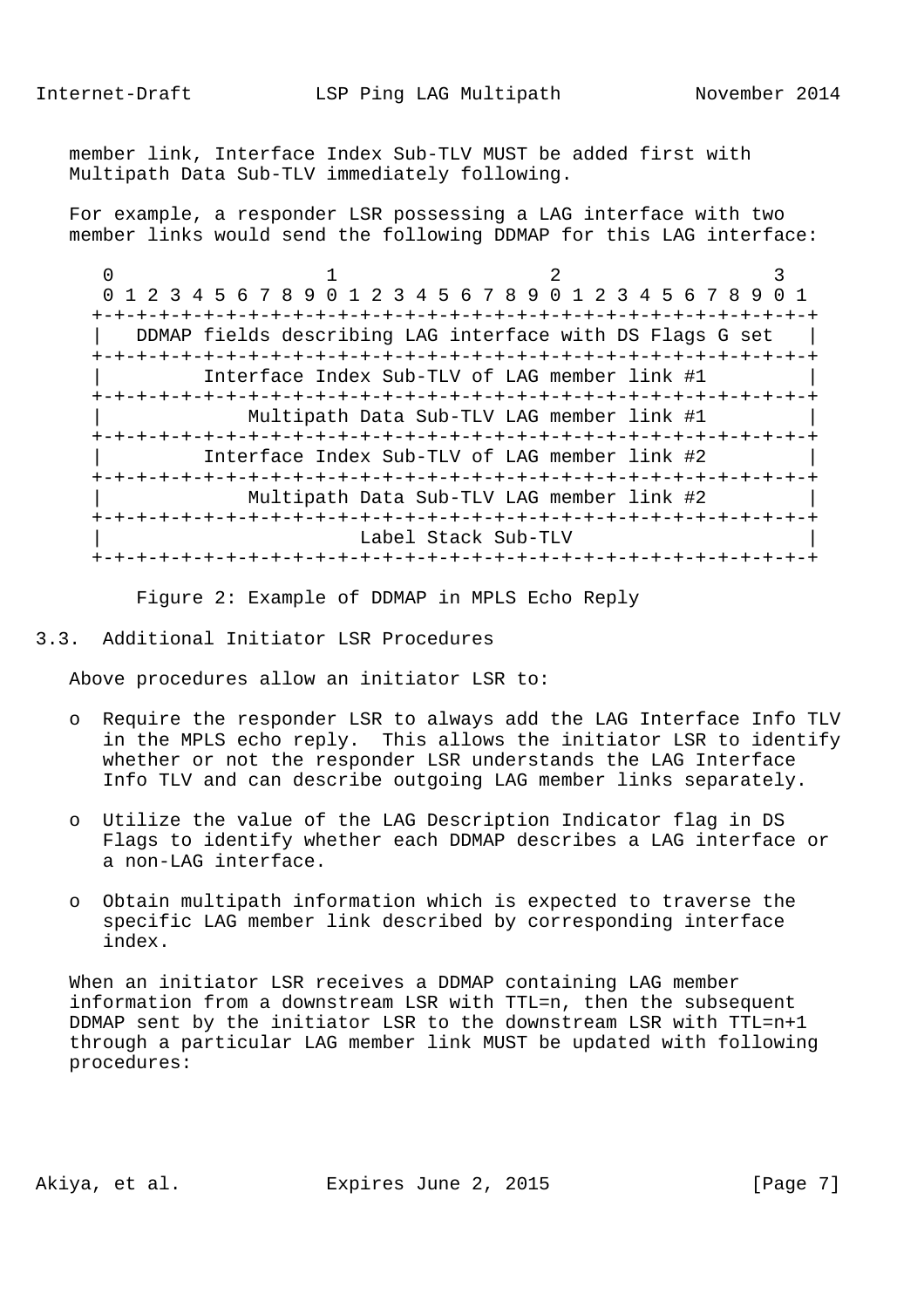- o The Interface Index Sub-TLVs MUST NOT be present in the sending DDMAP.
- o The Multipath Data Sub-TLVs SHOULD be updated to include just the one corresponding to the LAG member link being traversed. The initiator LSR MAY combine the Multipath Data Sub-TLVs for all LAG member links into a single Multipath Data Sub-TLV, but there MUST be only one Multipath Data Sub-TLV in the sending DDMAP.
- o All other fields of the DDMAP are to comply with procedures described in [RFC6424].

 Using the DDMAP example described in the Figure 2, the DDMAP being sent by the initiator LSR through LAG member link #1 to the next downstream LSR should be:

 $0$  1 2 3 0 1 2 3 4 5 6 7 8 9 0 1 2 3 4 5 6 7 8 9 0 1 2 3 4 5 6 7 8 9 0 1 +-+-+-+-+-+-+-+-+-+-+-+-+-+-+-+-+-+-+-+-+-+-+-+-+-+-+-+-+-+-+-+-+ DDMAP fields describing LAG interface with DS Flags G set +-+-+-+-+-+-+-+-+-+-+-+-+-+-+-+-+-+-+-+-+-+-+-+-+-+-+-+-+-+-+-+-+ Multipath Data Sub-TLV LAG member link #1 +-+-+-+-+-+-+-+-+-+-+-+-+-+-+-+-+-+-+-+-+-+-+-+-+-+-+-+-+-+-+-+-+ Label Stack Sub-TLV +-+-+-+-+-+-+-+-+-+-+-+-+-+-+-+-+-+-+-+-+-+-+-+-+-+-+-+-+-+-+-+-+

Figure 3: Example of DDMAP in MPLS Echo Request

4. Mechanism to Validate L2 ECMP Traversal

 This document does not update the FEC validation procedures nor the DDMAP validation procedures, specified in [RFC4379] and [RFC6424] respectively. Rather this document provides the mechanism for the initiator LSR to obtain additional information from the downstream LSRs when incoming and/or outgoing interfaces are LAGs. With this additional information, it is the responsibility of the initiator LSR to validate the L2 ECMP traversal.

4.1. Initiator LSR Procedures

 The MPLS echo request is sent with a DDMAP with DS Flags I set and the optional LAG Interface Info TLV to indicate the request for Detailed Interface and Label Stack TLV with additional LAG member link information (i.e. interface index) in the MPLS echo reply.

Akiya, et al. Expires June 2, 2015 [Page 8]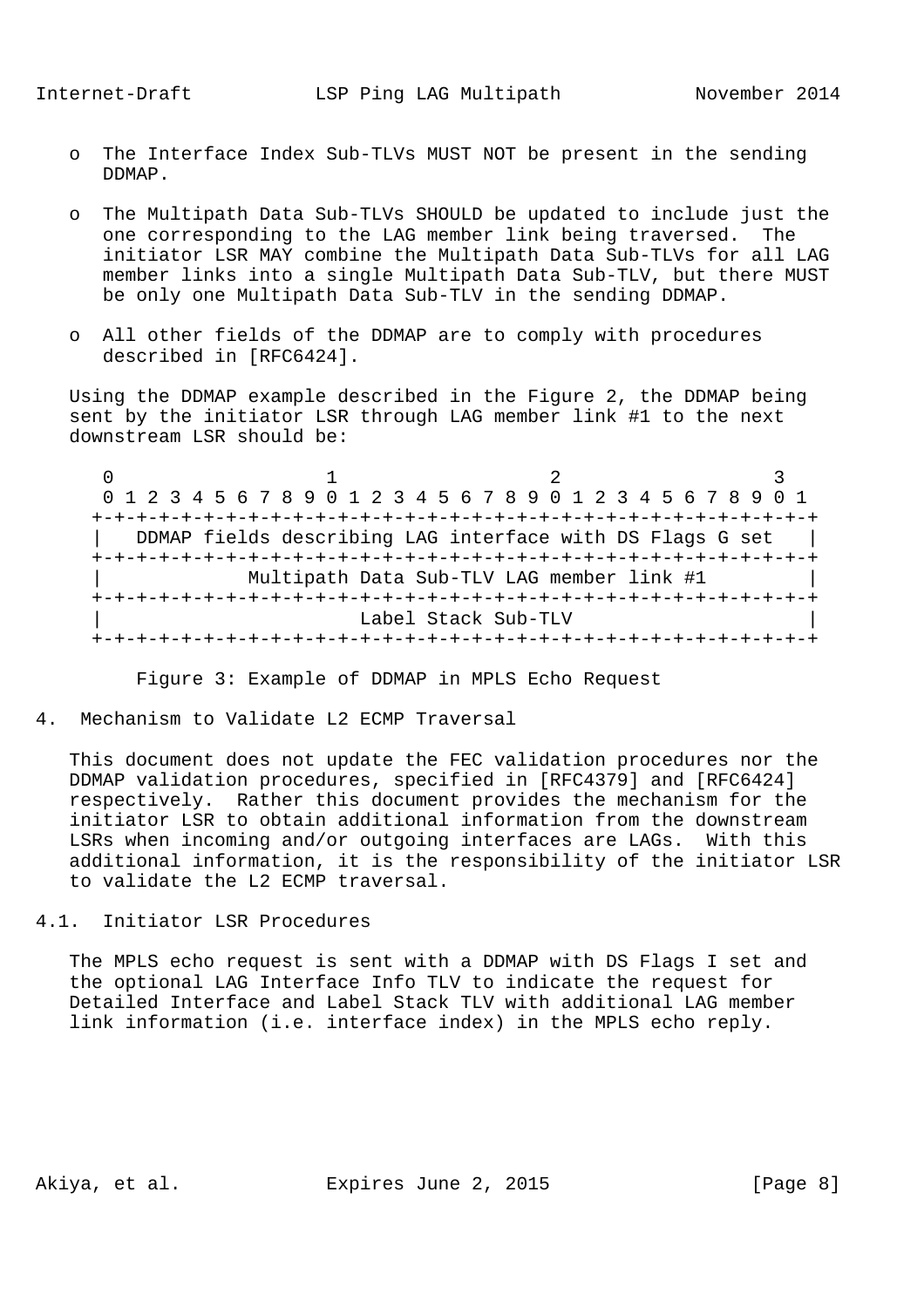# 4.2. Responder LSR Procedures

 Responder LSRs that understands the LAG Interface Info TLV but unable to describe incoming LAG member link are to use following procedures:

- o The responder LSR MUST add the LAG Interface Info TLV in the MPLS echo reply. This will allow the initiator LSR to understand that the responder LSR understood the LAG Interface Info TLV.
- o The responder LSR MUST clear The Upstream LAG Info Accommodation flag in the LAG Interface Info Flags field of the LAG Interface Info TLV. This will allow the initiator LSR to understand that the responder LSR understood the LAG Interface Info TLV but cannot describe incoming LAG member link.

 The responder LSRs that understands the LAG Interface Info TLV and able to describe incoming LAG member link MUST use the following procedures, regardless of whether or not incoming interface was a LAG interface:

- o Add the LAG Interface Info TLV in the MPLS echo reply to provide acknowledgement back to the initiator. The Upstream LAG Info Accommodation flag MUST be set in the LAG Interface Info Flags field.
- o When the received DDMAP had DS Flags I set, add the Detailed Interface and Label Stack TLV (described in Section 8) in the MPLS echo reply.
- o When the received DDMAP had DS Flags I set and incoming interface was a LAG, add the Incoming Interface Index Sub-TLV (described in Section 8.1.2). The LAG Member Link Indicator flag MUST be set in the Interface Index Flags field, and the Interface Index field set to the LAG member link which received the MPLS echo request.

These procedures allow initiator LSR to:

- o Identify whether or not the responder LSR understands the LAG Interface Info TLV and can describe the incoming LAG member links (the responder LSR is mandated to always add the LAG Interface Info TLV in the MPLS echo reply).
- 4.3. Additional Initiator LSR Procedures

 Along with procedures described in Section 3, described procedures in this section will allow an initiator LSR to know: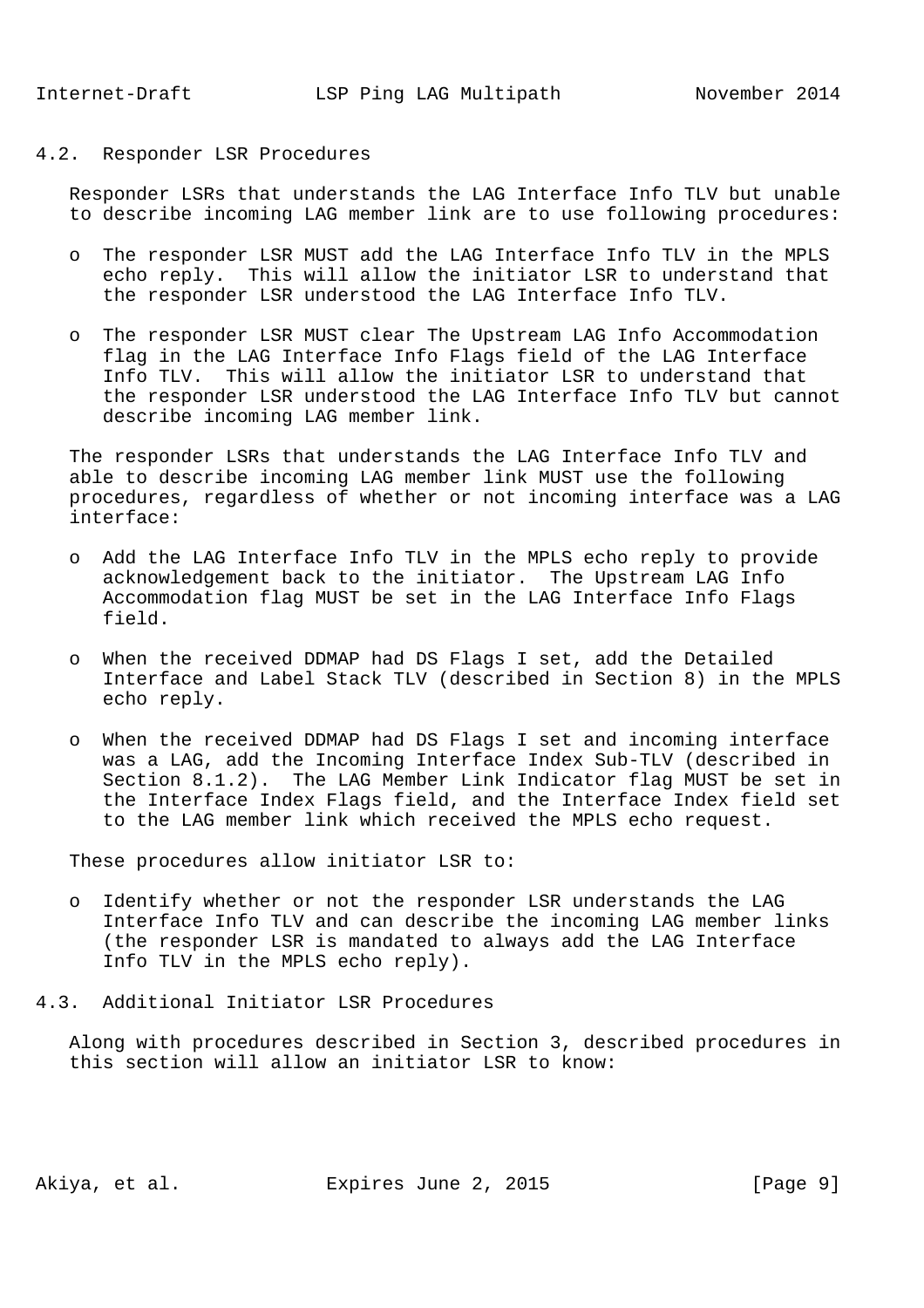- o The expected load balance information of every LAG member link, at LSR with TTL=n.
- o With specific entropy, the expected interface index of the outgoing LAG member link at TTL=n.
- o With specific entropy, the interface index of the incoming LAG member link at TTL=n+1.

 Expectation is that there's a relationship between the interface index of the outgoing LAG member link at TTL=n and the interface index of the incoming LAG member link at TTL=n+1 for all discovered entropies. In other words, set of entropies that load balances to outgoing LAG member link X at TTL=n should all reach the nexthop on same incoming LAG member link Y at TTL=n+1.

 With additional logics added in the initiator LSR, following checks can be performed:

- o Success case:
	- \* Traversing LAG member=1 at TTL=n results in LAG member=1' as the incoming interface at TTL=n+1.
	- \* Traversing LAG member=2 at TTL=n results in LAG member=2' as the incoming interface at TTL=n+1.
- o Error case:
	- \* Traversing LAG member=1 at TTL=n results in LAG member=1' as the incoming interface at TTL=n+1.
	- \* Traversing LAG member=2 at TTL=n results in LAG member=1' as the incoming interface at TTL=n+1.

 Note that defined procedures will provide a deterministic result for LAG interfaces that are back-to-back connected between routers (i.e. no L2 switch in between). If there is a L2 switch between LSR at TTL=n and LSR at TTL=n+1, there is no guarantee that traversal of every LAG member link at TTL=n will result in reaching different interface index at TTL=n+1. Issues resulting from LAG with L2 switch in between are further described in Appendix A. LAG provisioning models in operated network should be considered when analyzing the output of LSP Traceroute exercising L2 ECMPs.

Akiya, et al. Expires June 2, 2015 [Page 10]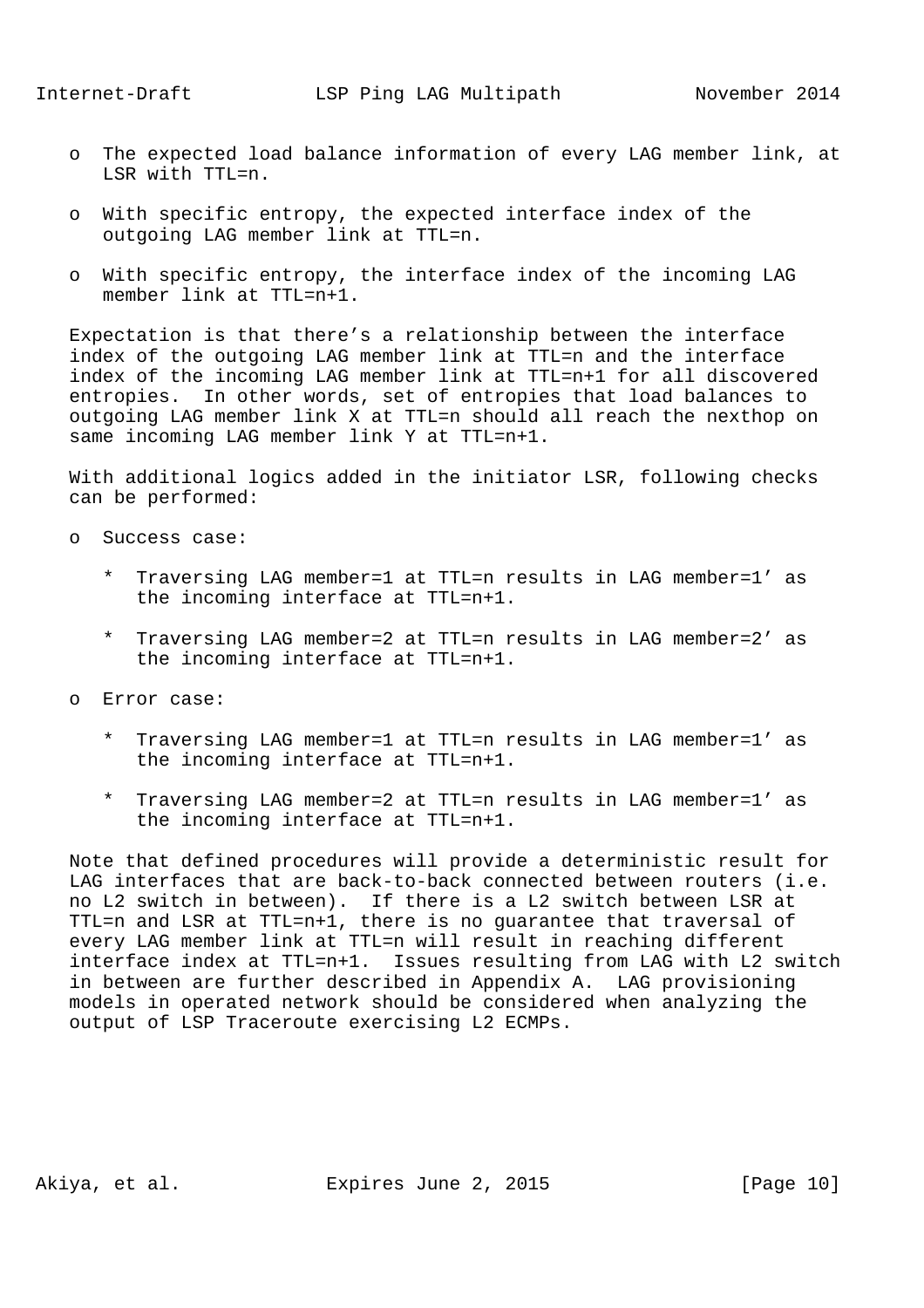## 5. LAG Interface Info TLV

 The LAG Interface Info object is a new TLV that MAY be included in the MPLS echo request message. An MPLS echo request MUST NOT include more than one LAG Interface Info object. Presence of LAG Interface Info object is a request that responder LSR describes upstream and downstream LAG interfaces according to procedures defined in this document. If the responder LSR is able to accommodate this request, then the LAG Interface Info object MUST be included in the MPLS echo reply message.

 LAG Interface Info TLV Type is TBD1. Length is 4. The Value field of LAG Interface TLV has following format:

|                          | 0 1 2 3 4 5 6 7 8 9 0 1 2 3 4 5 6 7 8 9 0 1 2 3 4 5 6 7 8 9 0 1 |  |
|--------------------------|-----------------------------------------------------------------|--|
|                          |                                                                 |  |
| Type                     | Length                                                          |  |
|                          |                                                                 |  |
| LAG Interface Info Flags | Must Be Zero                                                    |  |
|                          |                                                                 |  |

Figure 4: LAG Interface Info TLV

LAG Interface Info Flags

 LAG Interface Info Flags field is a bit vector with following format.

 $\sim$  0  $\sim$  1 0 1 2 3 4 5 6 7 8 9 0 1 2 3 4 5 +-+-+-+-+-+-+-+-+-+-+-+-+-+-+-+-+ | Must Be Zero (Reserved) |U|D| +-+-+-+-+-+-+-+-+-+-+-+-+-+-+-+-+

> Two flags are defined: U and D. The remaining flags MUST be set to zero when sending and ignored on receipt. Both U and D flags MUST be cleared in MPLS echo request message when sending, and ignored on receipt. Either or both U and D flags MAY be set in MPLS echo reply message.

Akiya, et al. Expires June 2, 2015 [Page 11]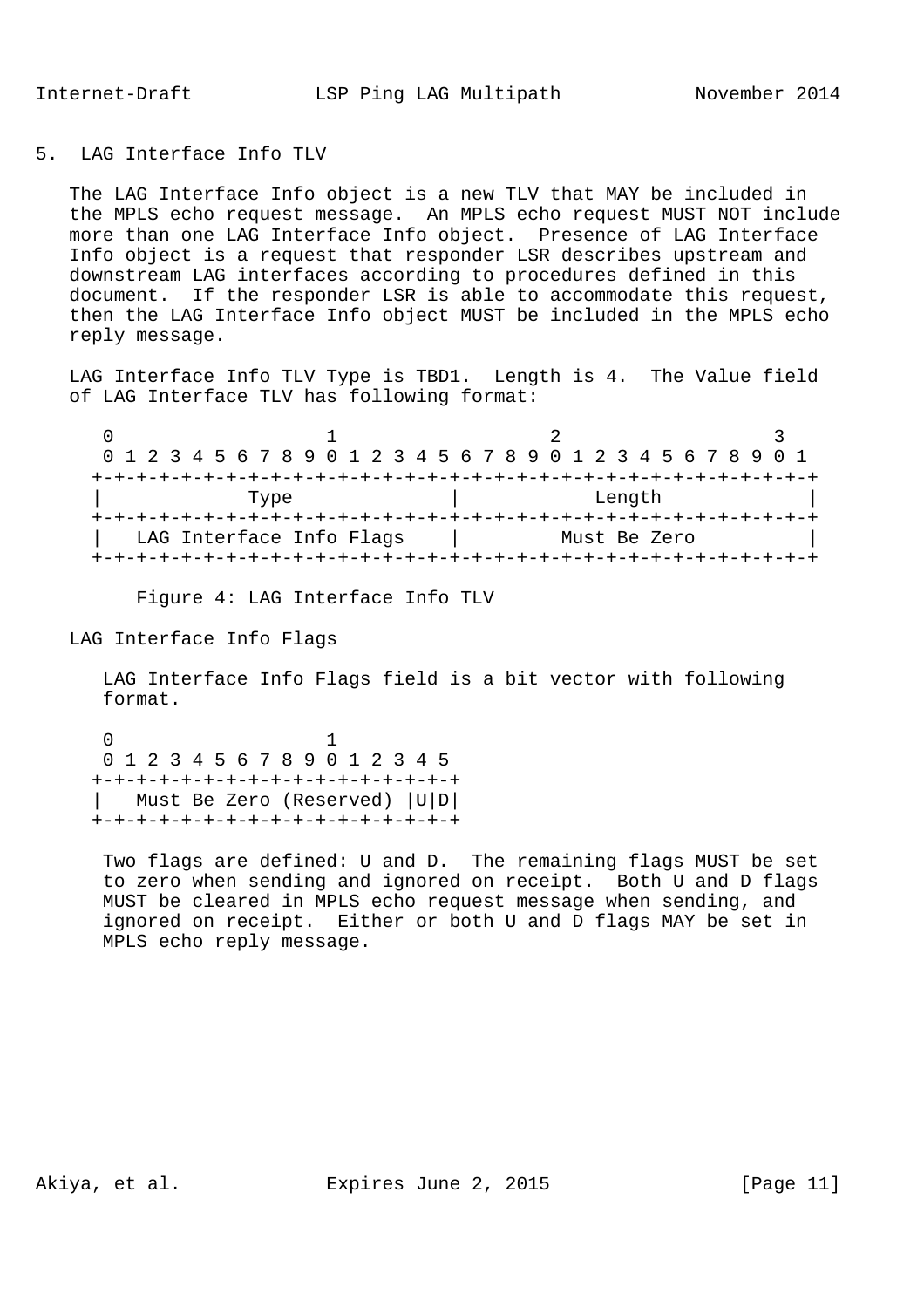Flag Name and Meaning ---- ----------------

U Upstream LAG Info Accommodation

 When this flag is set, LSR is capable of placing Incoming Interface Index Sub-TLV, describing LAG member link, in the Detailed Interface and Label Stack TLV.

D Downstream LAG Info Accommodation

 When this flag is set, LSR is capable of placing Interface Index Sub-TLV and Multipath Data Sub-TLV, describing LAG member link, in the Downstream Detailed Mapping TLV.

6. DDMAP TLV DS Flags: G

 One flag, G, is added in DS Flags field of the DDMAP TLV. The G flag of the DS Flags field has no meaning in the MPLS echo request message. The G flag MUST therefore be cleared when sending, and ignored on the receipt of the MPLS echo request message. In the MPLS echo reply message, G flag MUST be set if the DDMAP TLV describes a LAG interface. It MUST be cleared otherwise.

DS Flags

DS Flags G is added, in Bit Number TBD4, in DS Flags bit vector.

 0 1 2 3 4 5 6 7 +-+-+-+-+-+-+-+-+ | MBZ |G|MBZ|I|N| +-+-+-+-+-+-+-+-+

 RFC-Editor-Note: Please update above figure to place the flag G in the bit number TBD4.

 Flag Name and Meaning ---- ----------------

G LAG Description Indicator

When this flag is set, DDMAP describes a LAG interface.

7. Interface Index Sub-TLV

 The Interface Index object is a Sub-TLV that MAY be included in a DDMAP TLV. Zero or more Interface Index object MAY appear in a DDMAP

Akiya, et al. Expires June 2, 2015 [Page 12]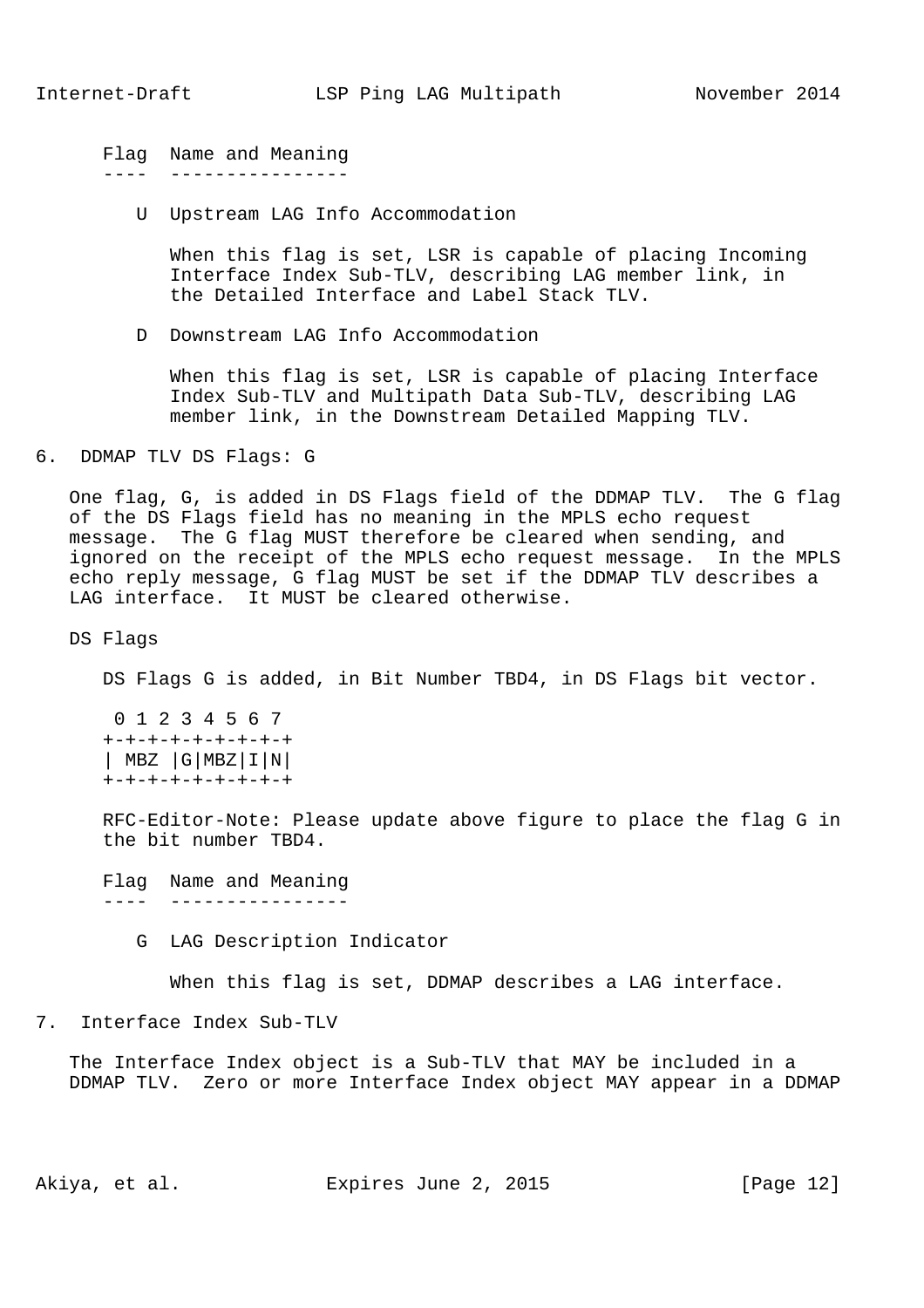TLV. The Interface Index Sub-TLV describes the index assigned by local LSR to the egress interface.

 Interface Index Sub-TLV Type is TBD2. Length is 8, and the Value field has following format:

 $0$  1 2 3 0 1 2 3 4 5 6 7 8 9 0 1 2 3 4 5 6 7 8 9 0 1 2 3 4 5 6 7 8 9 0 1 +-+-+-+-+-+-+-+-+-+-+-+-+-+-+-+-+-+-+-+-+-+-+-+-+-+-+-+-+-+-+-+-+ | Type | Length | +-+-+-+-+-+-+-+-+-+-+-+-+-+-+-+-+-+-+-+-+-+-+-+-+-+-+-+-+-+-+-+-+ | Interface Index Flags | Must Be Zero | +-+-+-+-+-+-+-+-+-+-+-+-+-+-+-+-+-+-+-+-+-+-+-+-+-+-+-+-+-+-+-+-+ Interface Index +-+-+-+-+-+-+-+-+-+-+-+-+-+-+-+-+-+-+-+-+-+-+-+-+-+-+-+-+-+-+-+-+

Figure 5: Interface Index Sub-TLV

Interface Index Flags

Interface Index Flags field is a bit vector with following format.

 $\sim$  0  $\sim$  1 0 1 2 3 4 5 6 7 8 9 0 1 2 3 4 5 +-+-+-+-+-+-+-+-+-+-+-+-+-+-+-+-+ | Must Be Zero (Reserved) |M| +-+-+-+-+-+-+-+-+-+-+-+-+-+-+-+-+

> One flag is defined: M. The remaining flags MUST be set to zero when sending and ignored on receipt.

 Flag Name and Meaning ---- ----------------

M LAG Member Link Indicator

 When this flag is set, interface index described in this sub-TLV is member of a LAG.

Interface Index

Index assigned by the LSR to this interface.

8. Detailed Interface and Label Stack TLV

 The "Detailed Interface and Label Stack" object is a TLV that MAY be included in a MPLS echo reply message to report the interface on which the MPLS echo request message was received and the label stack

Akiya, et al. Expires June 2, 2015 [Page 13]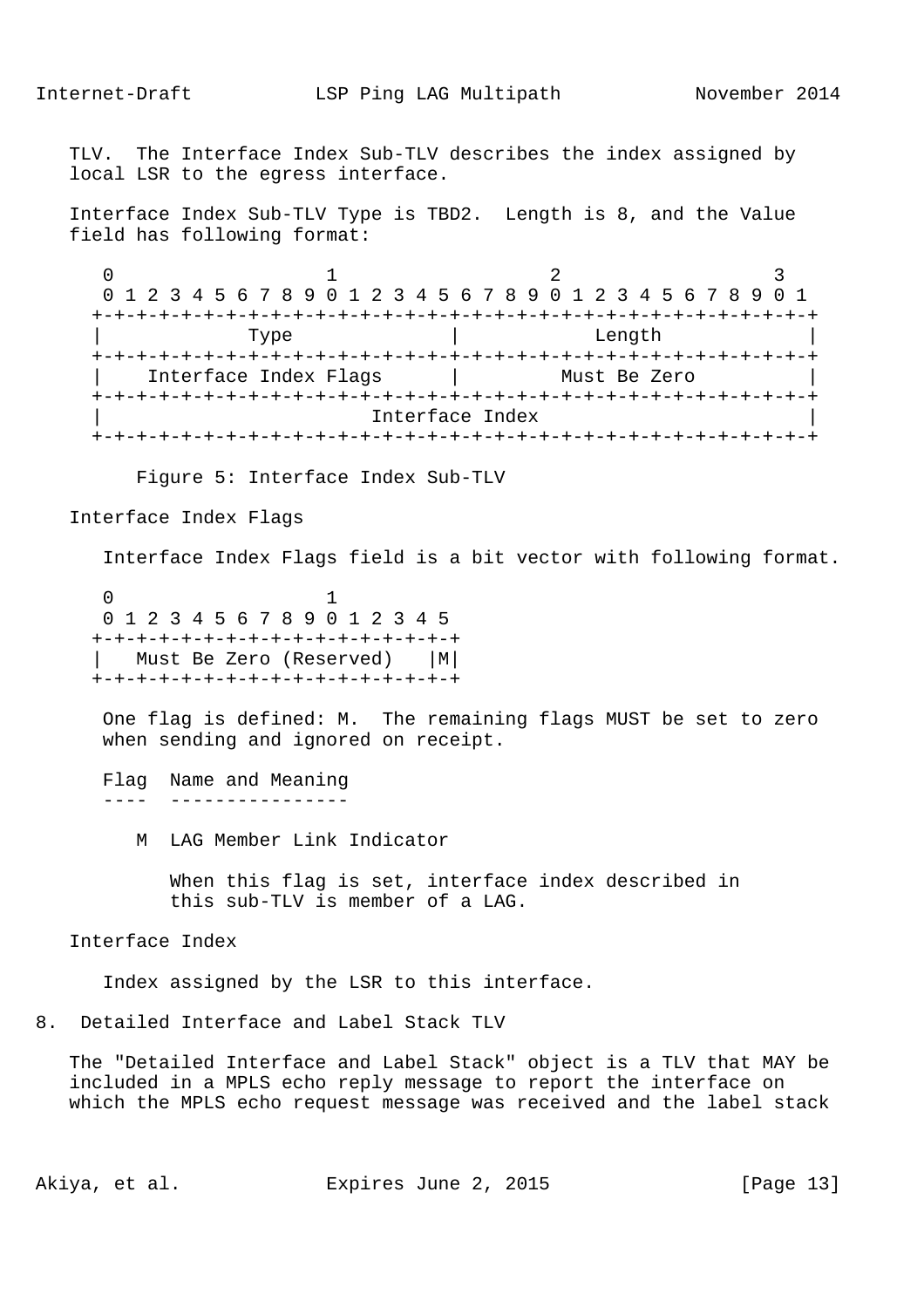that was on the packet when it was received. A responder LSR MUST NOT insert more than one instance of this TLV. This TLV allows the initiator LSR to obtain the exact interface and label stack information as it appears at the responder LSR.

 Detailed Interface and Label Stack TLV Type is TBD3. Length is K + Sub-TLV Length (sum of Sub-TLVs). K is the sum of all fields of this TLV prior to Sub-TLVs, but the length of K depends on the Address Type. Details of this information is described below. The Value field has following format:

 $0$  1 2 3 0 1 2 3 4 5 6 7 8 9 0 1 2 3 4 5 6 7 8 9 0 1 2 3 4 5 6 7 8 9 0 1 +-+-+-+-+-+-+-+-+-+-+-+-+-+-+-+-+-+-+-+-+-+-+-+-+-+-+-+-+-+-+-+-+ | Type | Length | +-+-+-+-+-+-+-+-+-+-+-+-+-+-+-+-+-+-+-+-+-+-+-+-+-+-+-+-+-+-+-+-+ | Address Type | Must Be Zero +-+-+-+-+-+-+-+-+-+-+-+-+-+-+-+-+-+-+-+-+-+-+-+-+-+-+-+-+-+-+-+-+ IP Address (4 or 16 octets) +-+-+-+-+-+-+-+-+-+-+-+-+-+-+-+-+-+-+-+-+-+-+-+-+-+-+-+-+-+-+-+-+ Interface (4 or 16 octets) +-+-+-+-+-+-+-+-+-+-+-+-+-+-+-+-+-+-+-+-+-+-+-+-+-+-+-+-+-+-+-+-+ Must Be Zero | Sub-TLV Length +-+-+-+-+-+-+-+-+-+-+-+-+-+-+-+-+-+-+-+-+-+-+-+-+-+-+-+-+-+-+-+-+ . . . List of Sub-TLVs . . . +-+-+-+-+-+-+-+-+-+-+-+-+-+-+-+-+-+-+-+-+-+-+-+-+-+-+-+-+-+-+-+-+

Figure 6: Detailed Interface and Label Stack TLV

 The Detailed Interface and Label Stack TLV format is derived from the Interface and Label Stack TLV format (from [RFC4379]). Two changes are introduced. First is that label stack, which is of variable length, is converted into a sub-TLV. Second is that a new sub-TLV is added to describe an interface index. The fields of Detailed Interface and Label Stack TLV have the same use and meaning as in [RFC4379]. A summary of the fields taken from the Interface and Label Stack TLV is as below:

#### Address Type

 The Address Type indicates if the interface is numbered or unnumbered. It also determines the length of the IP Address and Interface fields. The resulting total for the initial part of the TLV is listed in the table below as "K Octets". The Address Type is set to one of the following values:

Akiya, et al. Expires June 2, 2015 [Page 14]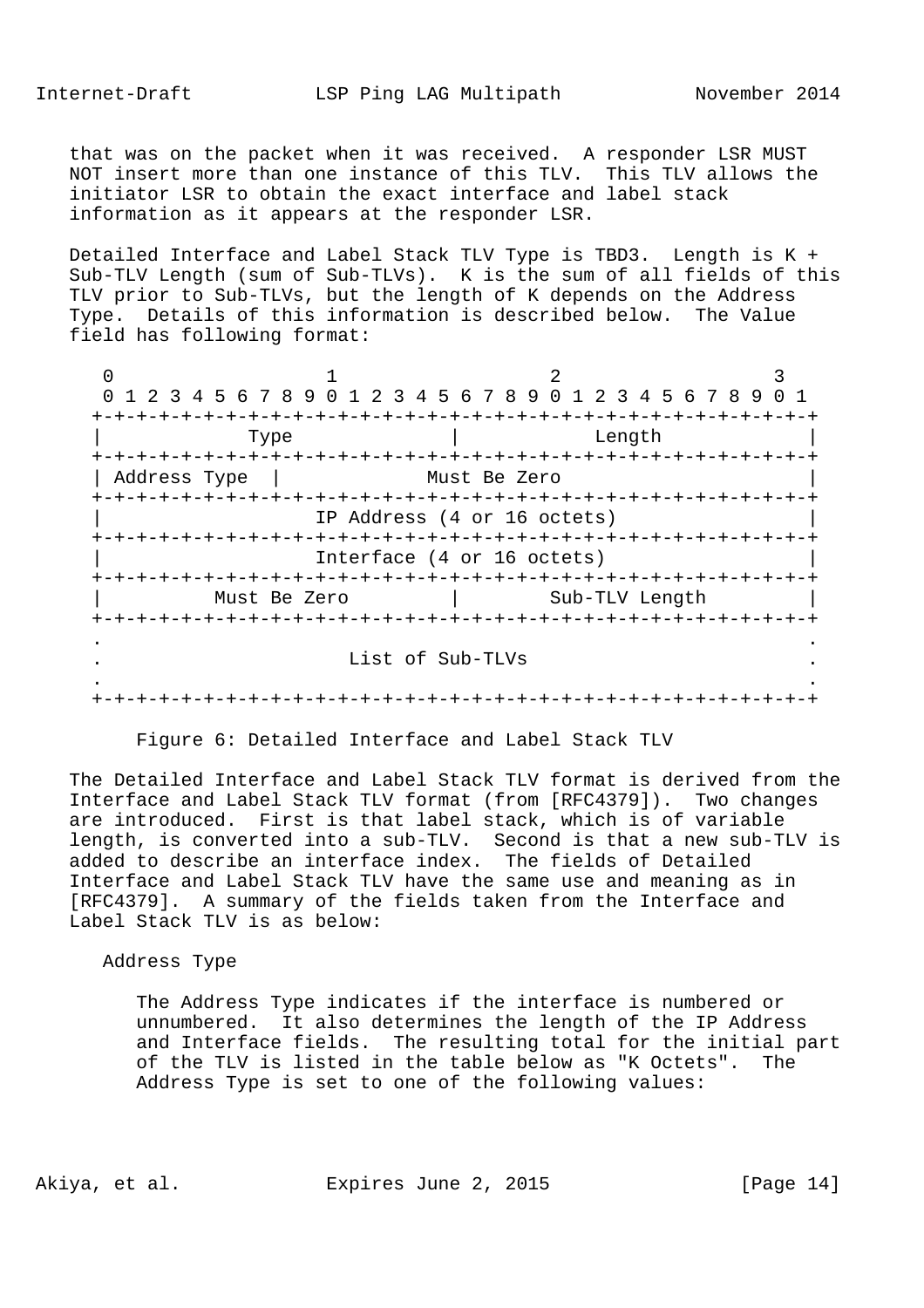| Type # | Address Type    | K Octets |
|--------|-----------------|----------|
|        |                 |          |
|        | IPv4 Numbered   | 16       |
| 2      | IPv4 Unnumbered | 16       |
| ີ      | IPv6 Numbered   | 40.      |
| Δ      | IPv6 Unnumbered | 28.      |

### IP Address and Interface

 IPv4 addresses and interface indices are encoded in 4 octets; IPv6 addresses are encoded in 16 octets.

 If the interface upon which the echo request message was received is numbered, then the Address Type MUST be set to IPv4 Numbered or IPv6 Numbered, the IP Address MUST be set to either the LSR's Router ID or the interface address, and the Interface MUST be set to the interface address.

 If the interface is unnumbered, the Address Type MUST be either IPv4 Unnumbered or IPv6 Unnumbered, the IP Address MUST be the LSR's Router ID, and the Interface MUST be set to the index assigned to the interface.

 Note: Usage of IPv6 Unnumbered has the same issue as [RFC4379], described in Section 3.4.2 of [I-D.ietf-mpls-ipv6-only-gap]. A solution should be considered an applied to both [RFC4379] and this document.

#### Sub-TLV Length

 Total length in octets of the sub-TLVs associated with this TLV.

### 8.1. Sub-TLVs

 This section defines the sub-TLVs that MAY be included as part of the Detailed Interface and Label Stack TLV.

| Sub-Type Value Field     |  |
|--------------------------|--|
|                          |  |
| Incoming Label stack     |  |
| Incoming Interface Index |  |

### 8.1.1. Incoming Label Stack Sub-TLV

 The Incoming Label Stack sub-TLV contains the label stack as received by the LSR. If any TTL values have been changed by this LSR, they SHOULD be restored.

Akiya, et al. Expires June 2, 2015 [Page 15]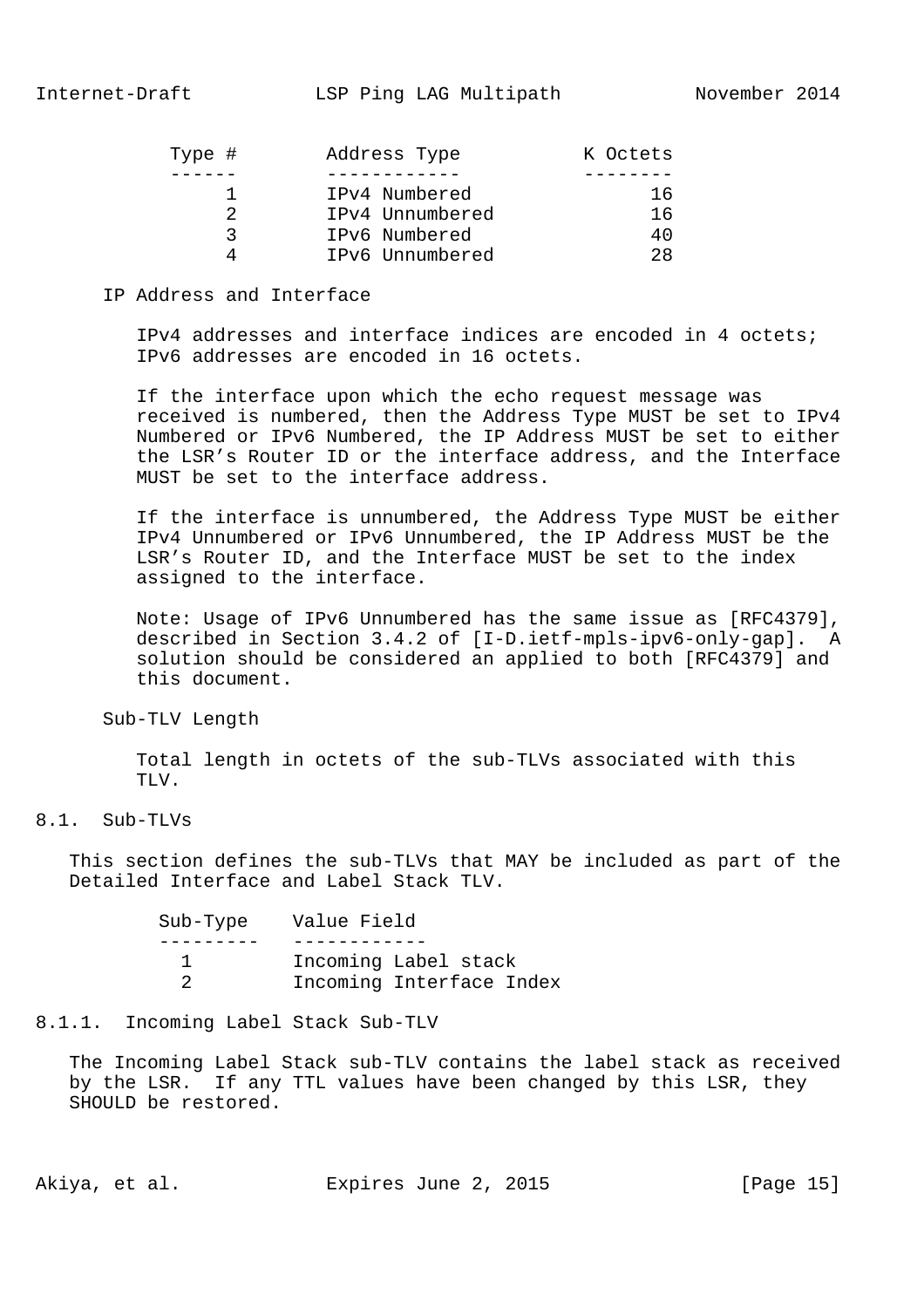Incoming Label Stack Sub-TLV Type is 1. Length is variable, and the Value field has following format:

 $0$  1 2 3 0 1 2 3 4 5 6 7 8 9 0 1 2 3 4 5 6 7 8 9 0 1 2 3 4 5 6 7 8 9 0 1 +-+-+-+-+-+-+-+-+-+-+-+-+-+-+-+-+-+-+-+-+-+-+-+-+-+-+-+-+-+-+-+-+ | Type | Length +-+-+-+-+-+-+-+-+-+-+-+-+-+-+-+-+-+-+-+-+-+-+-+-+-+-+-+-+-+-+-+-+ Label | TC |S| TTL | +-+-+-+-+-+-+-+-+-+-+-+-+-+-+-+-+-+-+-+-+-+-+-+-+-+-+-+-+-+-+-+-+ . . . . . . +-+-+-+-+-+-+-+-+-+-+-+-+-+-+-+-+-+-+-+-+-+-+-+-+-+-+-+-+-+-+-+-+ Label | TC |S| TTL | +-+-+-+-+-+-+-+-+-+-+-+-+-+-+-+-+-+-+-+-+-+-+-+-+-+-+-+-+-+-+-+-+

Figure 7: Incoming Label Stack Sub-TLV

8.1.2. Incoming Interface Index Sub-TLV

 The Incoming Interface Index object is a Sub-TLV that MAY be included in a Detailed Interface and Label Stack TLV. The Incoming Interface Index Sub-TLV describes the index assigned by this LSR to the interface which received the MPLS echo request message.

 Incoming Interface Index Sub-TLV Type is 2. Length is 8, and the Value field has the same format as the Interface Index Sub-TLV described in Section 7, and has following format:

| 0 1 2 3 4 5 6 7 8 9 0 1 2 3 4 5 6 7 8 9 0 1 2 3 4 5 6 7 8 9 0 1 |                 |                               |              |  |
|-----------------------------------------------------------------|-----------------|-------------------------------|--------------|--|
|                                                                 |                 | <u>-+-+-+-+-+-+-+-+-+-+-+</u> |              |  |
| Type                                                            |                 |                               | Length       |  |
| Interface Index Flags                                           |                 |                               | Must Be Zero |  |
|                                                                 |                 |                               |              |  |
|                                                                 | Interface Index |                               |              |  |
|                                                                 |                 |                               |              |  |

Figure 8: Incoming Interface Index Sub-TLV

Interface Index Flags

Interface Index Flags field is a bit vector with following format.

Akiya, et al. Expires June 2, 2015 [Page 16]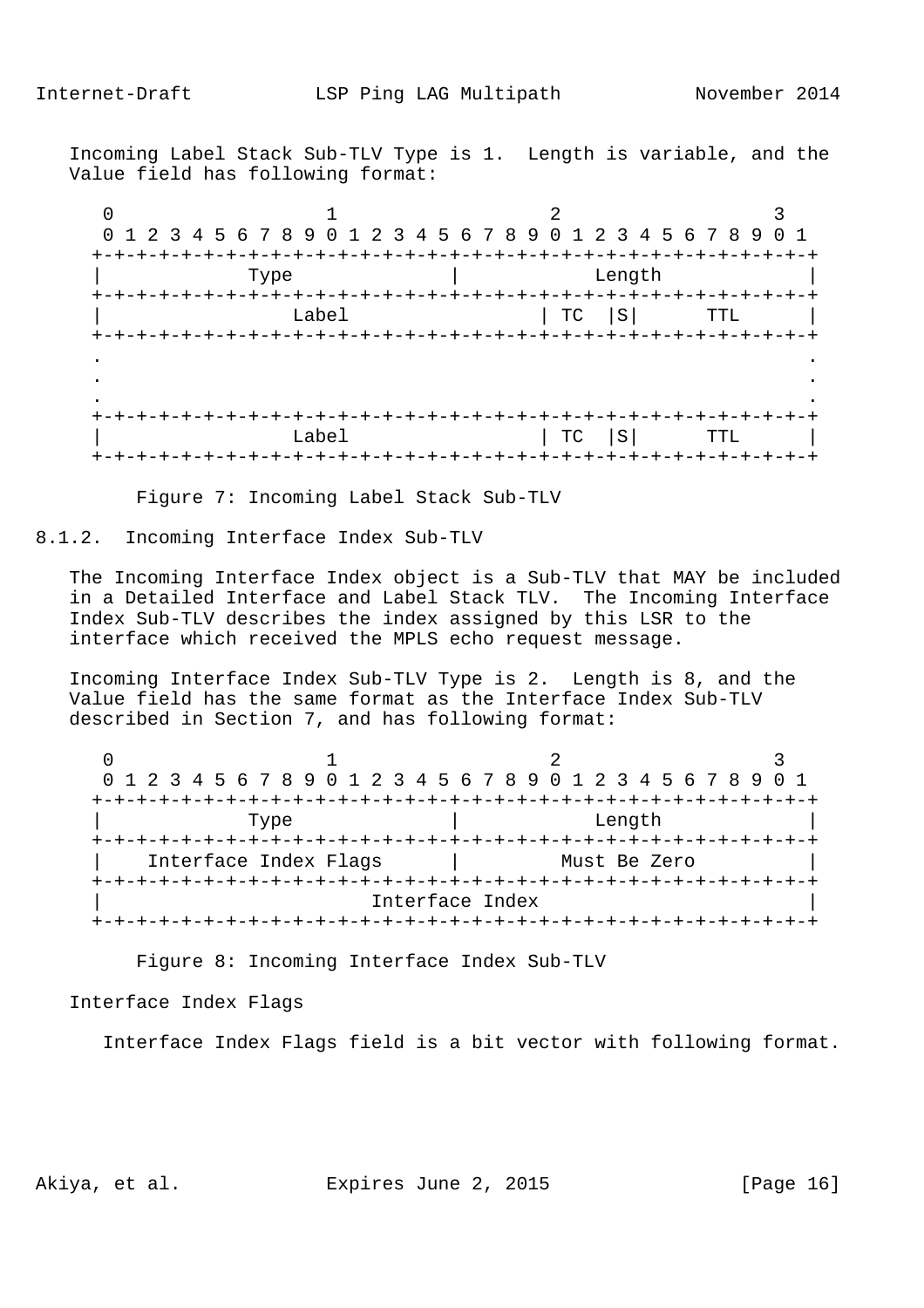$\sim$  0  $\sim$  1 0 1 2 3 4 5 6 7 8 9 0 1 2 3 4 5 +-+-+-+-+-+-+-+-+-+-+-+-+-+-+-+-+ | Must Be Zero (Reserved) |M| +-+-+-+-+-+-+-+-+-+-+-+-+-+-+-+-+

> One flag is defined: M. The remaining flags MUST be set to zero when sent and ignored on receipt.

 Flag Name and Meaning ---- ----------------

M LAG Member Link Indicator

 When this flag is set, the interface index described in this sub-TLV is a member of a LAG.

Interface Index

Index assigned by the LSR to this interface.

9. Security Considerations

 This document extends LSP Traceroute mechanism to discover and exercise L2 ECMP paths. As result of supporting the code points and procedures described in this document, additional processing are required by initiator LSRs and responder LSRs, especially to compute and handle increasing number of multipath information. Due to additional processing, it is critical that proper security measures described in [RFC4379] and [RFC6424] are followed.

 The LSP Traceroute allows an initiator LSR to discover the paths of tested LSPs, providing deep knowledge of the MPLS network. Exposing such information to a malicious user is considered dangerous. To prevent leakage of vital information to untrusted users, a responder LSR MUST only accept MPLS echo request messages from trusted sources via filtering source IP address field of received MPLS echo request messages.

# 10. IANA Considerations

# 10.1. LAG Interface Info TLV

 The IANA is requested to assign new value TBD1 for LAG Interface Info TLV from the "Multiprotocol Label Switching Architecture (MPLS) Label Switched Paths (LSPs) Ping Parameters - TLVs" registry.

Akiya, et al. Expires June 2, 2015 [Page 17]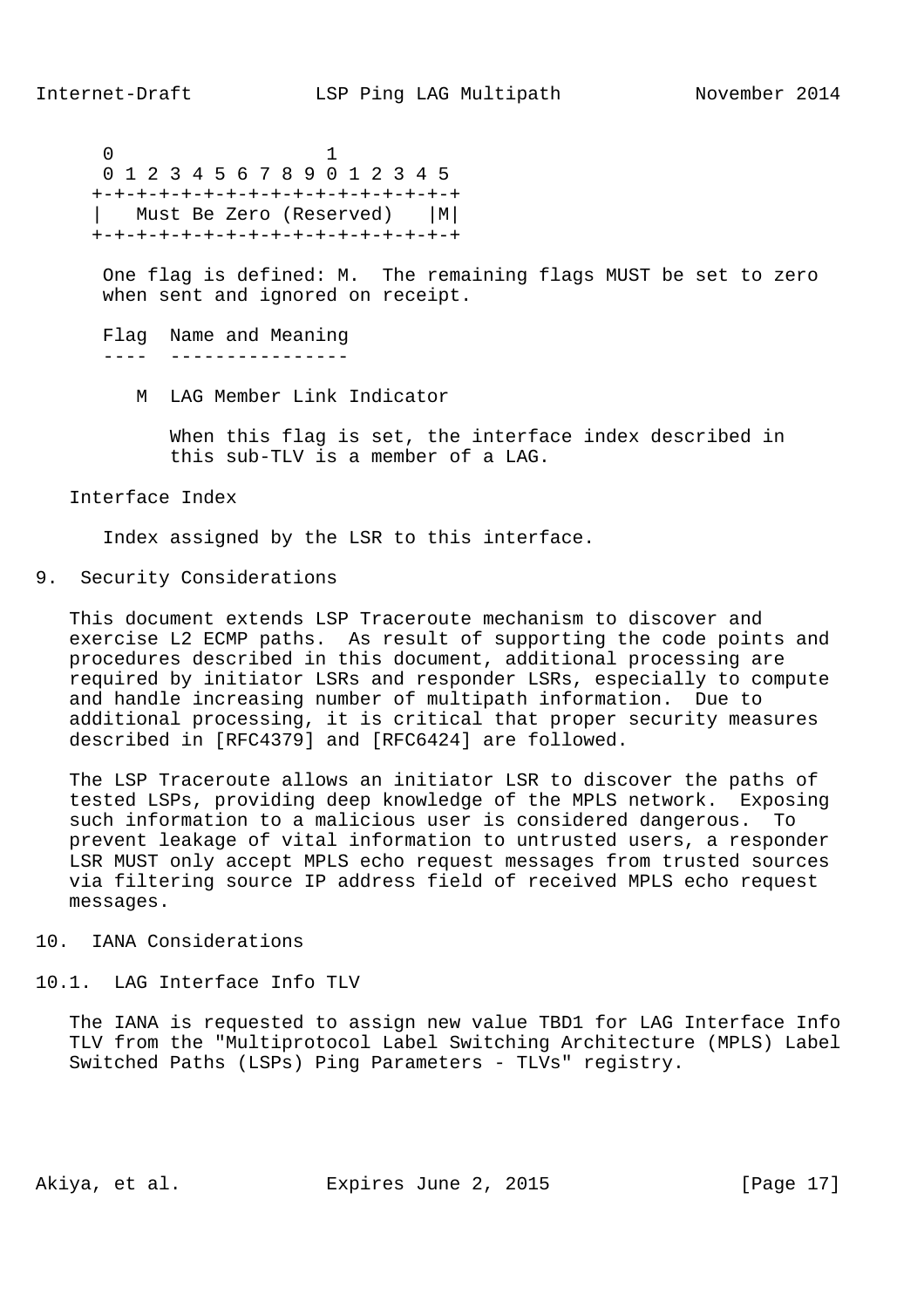this document

| Value | Meaning                | Reference |  |
|-------|------------------------|-----------|--|
|       |                        |           |  |
| TBD1  | LAG Interface Info TLV | this docu |  |

10.1.1. LAG Interface Info Flags

 The IANA is requested to create and maintain a registry entitled "LAG Interface Info Flags" with following registration procedures:

Registry Name: LAG Interface Info Flags

Bit number Name  $\qquad$  ---------- ---------------------------------------- --------- 15 D: Downstream LAG Info Accommodation this document 14 U: Upstream LAG Info Accommodation this document 0-13 Unassigned

 Assignments of LAG Interface Info Flags are via Standards Action [RFC5226].

10.2. Interface Index Sub-TLV

 The IANA is requested to assign new value TBD2 for Interface Index Sub-TLV from the "Multiprotocol Label Switching Architecture (MPLS) Label Switched Paths (LSPs) Ping Parameters - TLVs" registry, "Sub- TLVs for TLV Types 20" sub-registry.

Value Meaning Reference ----- ------- --------- TBD2 Interface Index Sub-TLV this document

10.2.1. Interface Index Flags

 The IANA is requested to create and maintain a registry entitled "Interface Index Flags" with following registration procedures:

Registry Name: Interface Index Flags

| Bit number Name |                                 | Reference     |
|-----------------|---------------------------------|---------------|
|                 |                                 |               |
|                 | 15 M: LAG Member Link Indicator | this document |
|                 | 0-14 Unassigned                 |               |

 Assignments of Interface Index Flags are via Standards Action [RFC5226].

 Note that this registry is used by the Interface Index Flags field of the Interface Index Sub-TLV which may be present in the "Downstream

Akiya, et al. Expires June 2, 2015 [Page 18]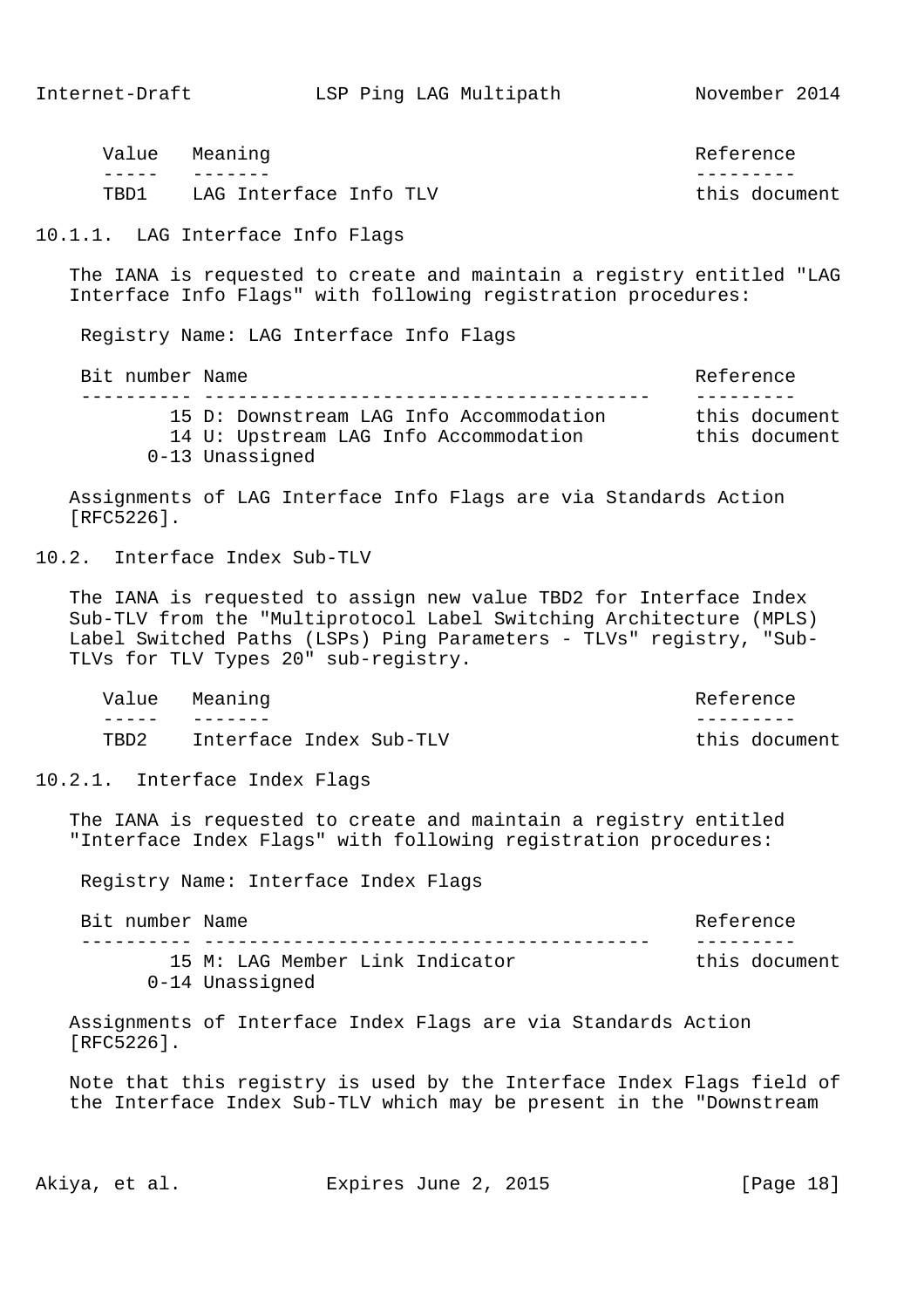Detailed Mapping" TLV and the Incoming Interface Index Sub-TLV which may be present in the "Detailed Interface and Label Stack" TLV.

10.3. Detailed Interface and Label Stack TLV

 The IANA is requested to assign new value TBD3 for Detailed Interface and Label Stack TLV from the "Multiprotocol Label Switching Architecture (MPLS) Label Switched Paths (LSPs) Ping Parameters - TLVs" registry ([IANA-MPLS-LSP-PING]).

| Value | Meaning                                | Reference     |
|-------|----------------------------------------|---------------|
|       |                                        |               |
| TBD3  | Detailed Interface and Label Stack TLV | this document |

10.3.1. Sub-TLVs for TLV Type TBD3

 The IANA is requested to create and maintain a sub-registry entitled "Sub-TLVs for TLV Type TBD3" under "Multiprotocol Label Switching Architecture (MPLS) Label Switched Paths (LSPs) Ping Parameters - TLVs" registry.

 Initial values for this sub-registry, "Sub-TLVs for TLV Types TBD3", are described below.

| Sub-Type Name |                          | Reference     |
|---------------|--------------------------|---------------|
|               |                          |               |
|               | Incoming Label Stack     | this document |
|               | Incoming Interface Index | this document |
|               | 4-65535 Unassigned       |               |

Assignments of Sub-Types are via Standards Action [RFC5226].

10.4. DS Flags

 The IANA is requested to assign a new bit number from the "DS flags" sub-registry from the "Multi-Protocol Label Switching (MPLS) Label Switched Paths (LSPs) Ping Parameters - TLVs" registry ([IANA-MPLS-LSP-PING]).

 Note: the "DS flags" sub-registry is created by [I-D.ietf-mpls-lsp-ping-registry].

| Bit number Name |                                   | Reference     |
|-----------------|-----------------------------------|---------------|
|                 |                                   |               |
|                 | TBD4 G: LAG Description Indicator | this document |

Akiya, et al. Expires June 2, 2015 [Page 19]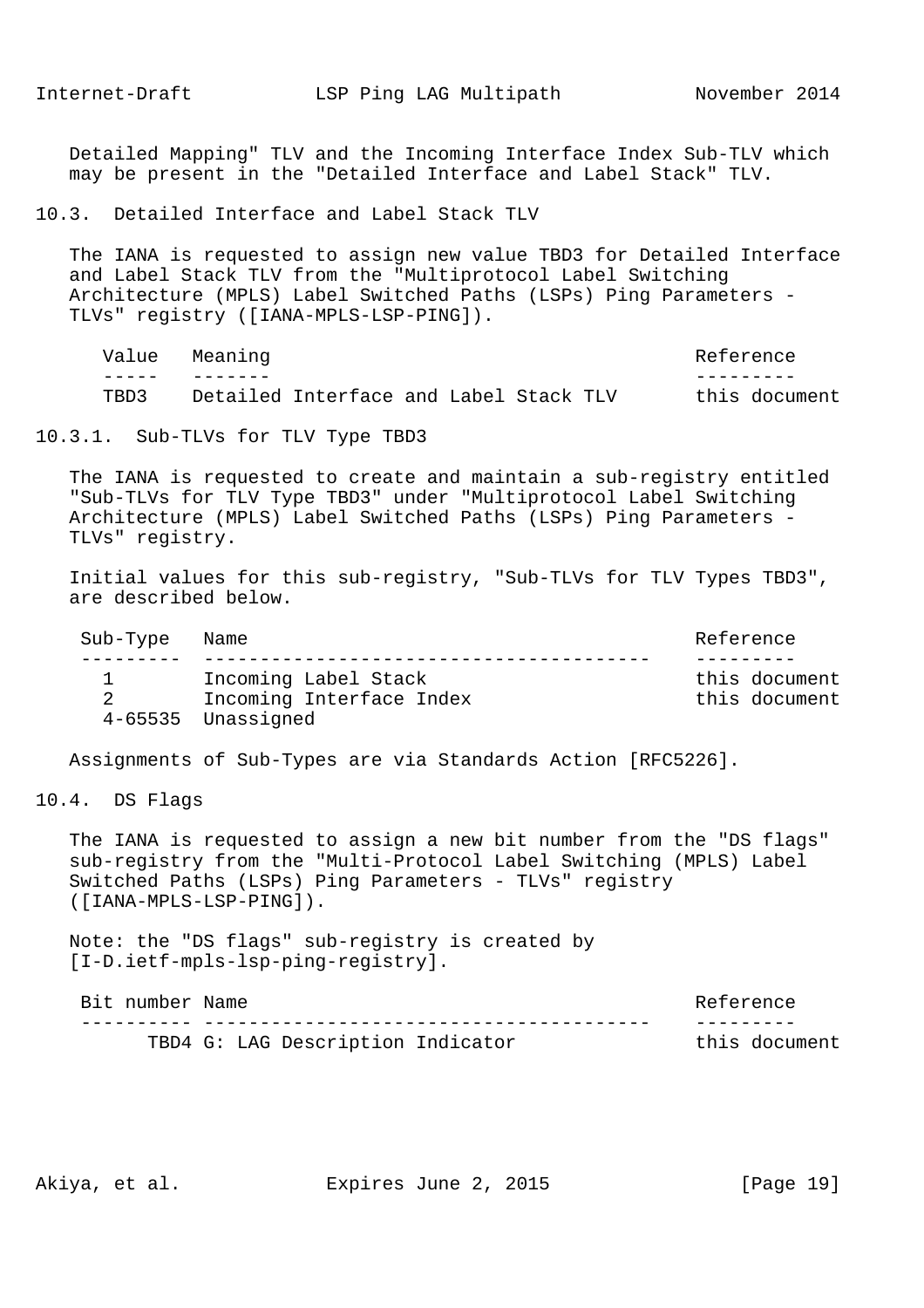11. Acknowledgements

 Authors would like to thank Nagendra Kumar and Sam Aldrin for providing useful comments and suggestions. Authors would like to thank Loa Andersson for performing a detailed review and providing number of comments.

- 12. References
- 12.1. Normative References
	- [I-D.ietf-mpls-lsp-ping-registry] Decraene, B., Akiya, N., Pignataro, C., Andersson, L., and S. Aldrin, "IANA registries for LSP ping Code Points", draft-ietf-mpls-lsp-ping-registry-00 (work in progress), November 2014.
	- [RFC2119] Bradner, S., "Key words for use in RFCs to Indicate Requirement Levels", BCP 14, RFC 2119, March 1997.
	- [RFC4379] Kompella, K. and G. Swallow, "Detecting Multi-Protocol Label Switched (MPLS) Data Plane Failures", RFC 4379, February 2006.
	- [RFC6424] Bahadur, N., Kompella, K., and G. Swallow, "Mechanism for Performing Label Switched Path Ping (LSP Ping) over MPLS Tunnels", RFC 6424, November 2011.
- 12.2. Informative References

[I-D.ietf-mpls-ipv6-only-gap]

 George, W. and C. Pignataro, "Gap Analysis for Operating IPv6-only MPLS Networks", draft-ietf-mpls-ipv6-only-gap-04 (work in progress), November 2014.

[IANA-MPLS-LSP-PING]

 IANA, "Multi-Protocol Label Switching (MPLS) Label Switched Paths (LSPs) Ping Parameters", <http://www.iana.org/assignments/mpls-lsp-ping-parameters/ mpls-lsp-ping-parameters.xhtml>.

### [TEEE802.1AX]

 IEEE Std. 802.1AX, "IEEE Standard for Local and metropolitan area networks - Link Aggregation", November 2008.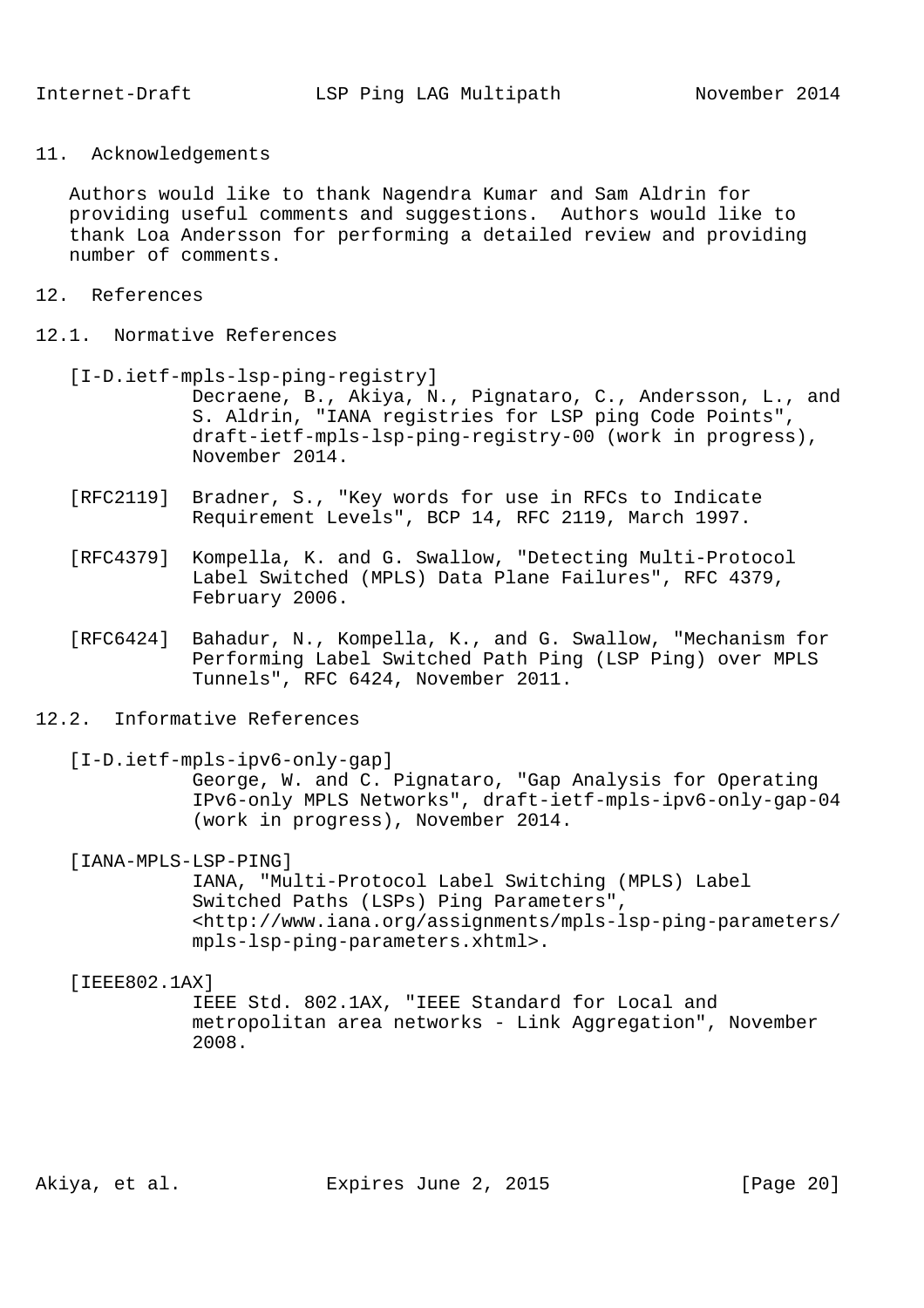[RFC5226] Narten, T. and H. Alvestrand, "Guidelines for Writing an IANA Considerations Section in RFCs", BCP 26, RFC 5226, May 2008.

Appendix A. LAG with L2 Switch Issues

 Several flavors of "LAG with L2 switch" provisioning models are described in this section, with MPLS data plane ECMP traversal validation issues with each.

# A.1. Equal Numbers of LAG Members

 $R1 == = S1 == = R2$ 

 The issue with this LAG provisioning model is that packets traversing a LAG member from R1 to S1 can get load balanced by S1 towards R2. Therefore, MPLS echo request messages traversing specific LAG member from R1 to S1 can actually reach R2 via any LAG members, and sender of MPLS echo request messages have no knowledge of this nor no way to control this traversal. In the worst case, MPLS echo request messages with specific entropies to exercise every LAG members from R1 to S1 can all reach R2 via same LAG member. Thus it is impossible for MPLS echo request sender to verify that packets intended to traverse specific LAG member from R1 to S1 did actually traverse that LAG member, and to deterministically exercise "receive" processing of every LAG member on R2.

#### A.2. Deviating Numbers of LAG Members

 $R1$  ====  $S1$  ====  $R2$ 

 $\mathcal{L}$  and  $\mathcal{L}$  and  $\mathcal{L}$  and  $\mathcal{L}$ 

 There are deviating number of LAG members on the two sides of the L2 switch. The issue with this LAG provisioning model is the same as previous model, sender of MPLS echo request messages have no knowledge of L2 load balance algorithm nor entropy values to control the traversal.

A.3. LAG Only on Right

 $R1$  ----  $S1$  ====  $R2$ 

 The issue with this LAG provisioning model is that there is no way for MPLS echo request sender to deterministically exercise both LAG members from S1 to R2. And without such, "receive" processing of R2 on each LAG member cannot be verified.

Akiya, et al. Expires June 2, 2015 [Page 21]